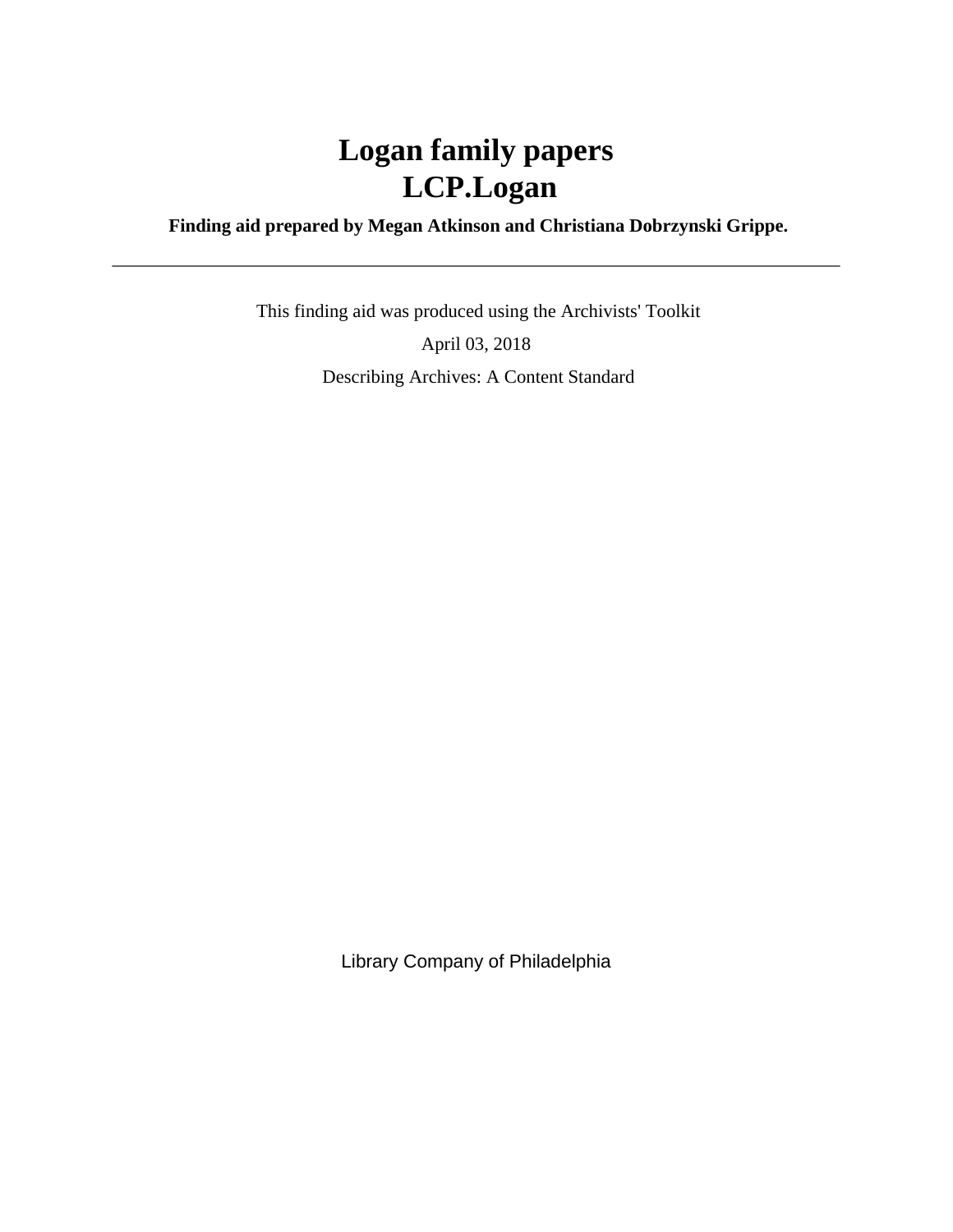# **Table of Contents**

| Series VII. William Logan Fox collection of papers relating to the Library Company of Philadelphia |  |
|----------------------------------------------------------------------------------------------------|--|
|                                                                                                    |  |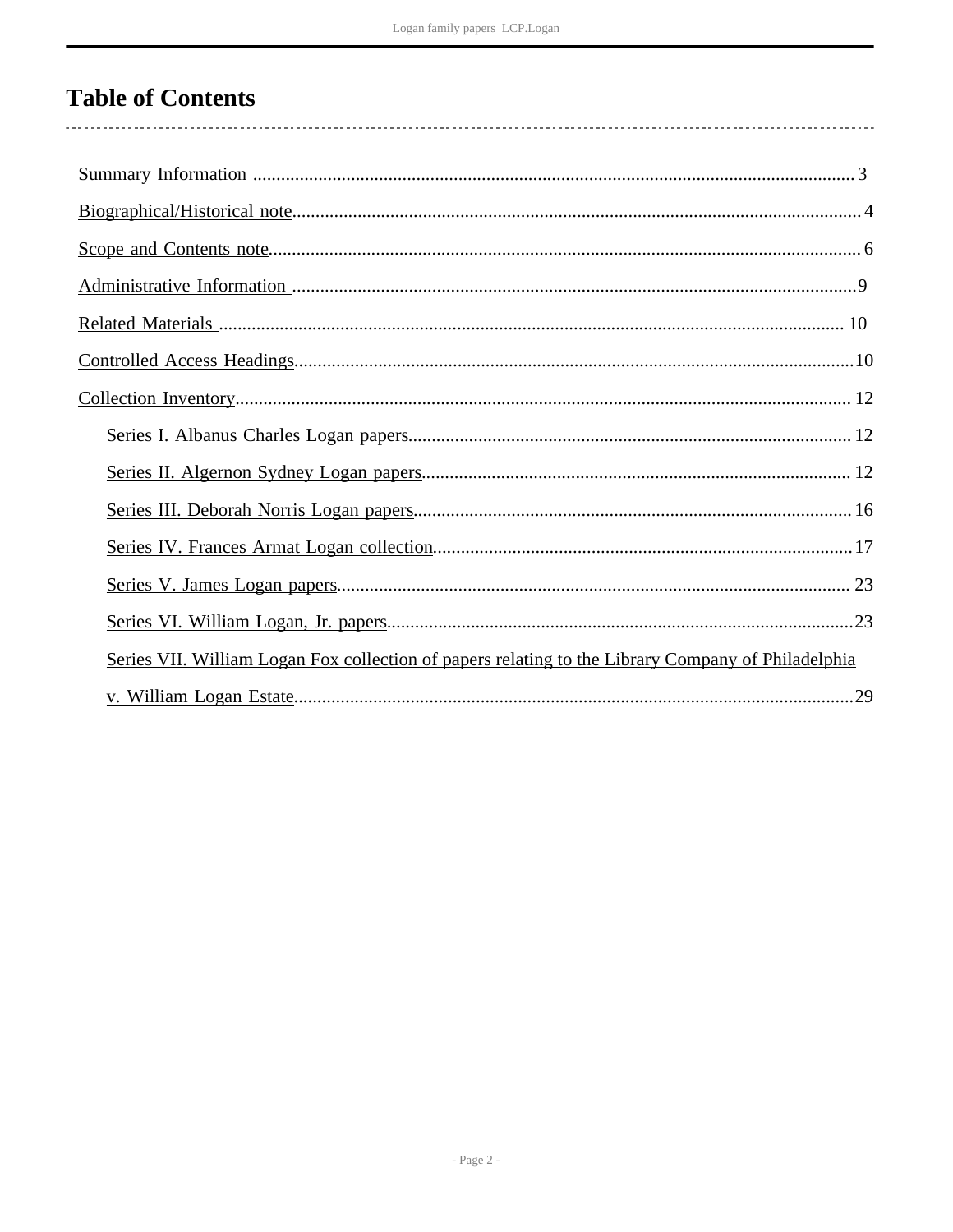# <span id="page-2-0"></span>**Summary Information**

 $\overline{a}$ 

| <b>Repository</b>                                  | Library Company of Philadelphia                                                                                                                                                                                                                                                                                                                                                                                                                                                                                                                                                                                                                                                                                                           |
|----------------------------------------------------|-------------------------------------------------------------------------------------------------------------------------------------------------------------------------------------------------------------------------------------------------------------------------------------------------------------------------------------------------------------------------------------------------------------------------------------------------------------------------------------------------------------------------------------------------------------------------------------------------------------------------------------------------------------------------------------------------------------------------------------------|
| <b>Creator</b>                                     | Logan                                                                                                                                                                                                                                                                                                                                                                                                                                                                                                                                                                                                                                                                                                                                     |
| <b>Title</b>                                       | Logan family papers                                                                                                                                                                                                                                                                                                                                                                                                                                                                                                                                                                                                                                                                                                                       |
| Date [inclusive]                                   | 1684-1925                                                                                                                                                                                                                                                                                                                                                                                                                                                                                                                                                                                                                                                                                                                                 |
| <b>Extent</b>                                      | 11.0 Linear feet                                                                                                                                                                                                                                                                                                                                                                                                                                                                                                                                                                                                                                                                                                                          |
| <b>General Physical</b><br><b>Description note</b> | 10 containers, 62 volumes                                                                                                                                                                                                                                                                                                                                                                                                                                                                                                                                                                                                                                                                                                                 |
| Language                                           | English                                                                                                                                                                                                                                                                                                                                                                                                                                                                                                                                                                                                                                                                                                                                   |
| <b>Abstract</b>                                    | The Logan family was prominent in Philadelphia from the start of the<br>province, serving the people in many capacities, including political,<br>medical and literary. This is a collection of manuscripts obtained by the<br>Library Company of Philadelphia that relates to the Logan family. The<br>collection includes papers of the Logan family members Albanus Charles,<br>Algernon Sydney, Deborah Norris, William Jr., and James as well as<br>family materials collected by Frances A. Logan and William Logan Fox.<br>The collection dates from 1684 to 1925 and consists of family papers,<br>correspondence, diaries, writings, medical texts, lecture notes, financial<br>records, poetry, visiting cards, and invitations. |

## **Preferred Citation note**

[Description and date of item], [Box/folder number], Logan family papers, 1684-1925, Library Company of Philadelphia.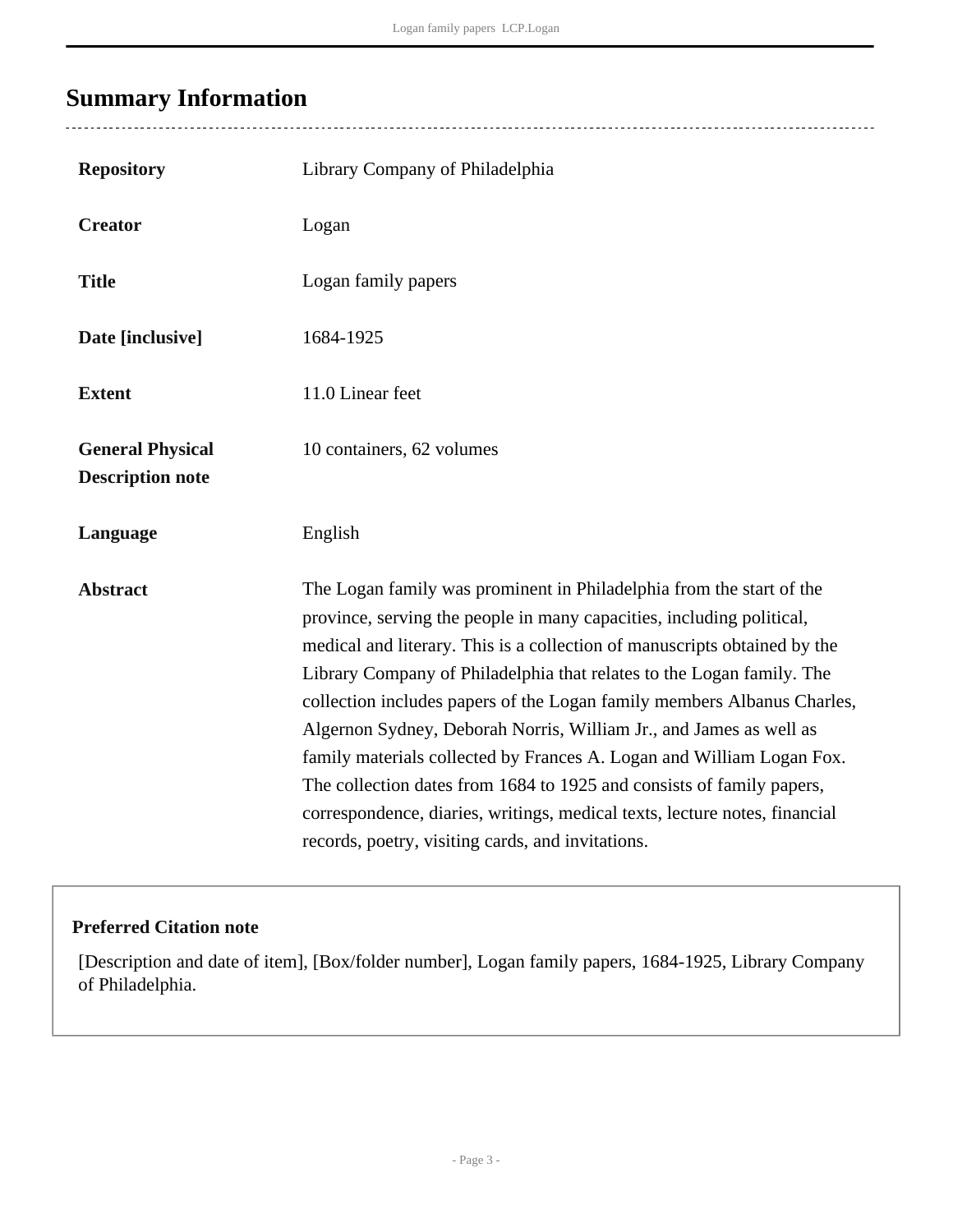# <span id="page-3-0"></span>**Biographical/Historical note**

The Logan family was prominent in Philadelphia from the start of the province, serving the people in many capacities, including political, medical and literary.

James Logan, the first secretary of the colony under William Penn, was born on October 20, 1674 in Lurgan, Ireland, the son of Patrick and Isabel Hume Logan. His father was a scholar and an Anglican minister until his conversion to Quakerism. James was educated in his father's school, the Friar Meetinghouse School in Bristol. His early careers included working as a linen draper in 1687, as an assistant schoolmaster to his father from 1690 to 1693, and as the schoolmaster of the Friar Meeting house from 1693 to 1697. From 1697 to 1698, James unsuccessfully worked in the linen trade; however, in 1699, James Logan obtained a career as a secretary for William Penn, who was about to sail for his province of Pennsylvania.

Upon arriving in Pennsylvania, James Logan began his service to Pennsylvania through positions including Secretary of the Province, Receiver-General of Pennsylvania, Member of the Provincial Council, Mayor of Philadelphia, Chief Justice of the Pennsylvania Supreme Court, President of the Provincial Council and Acting Governor. At the same time, he gained wealth through commerce, trade with Native Americans and land purchases.

James Logan was an intellectual. He was "a linguist of competence in a bewildering number of languages, a classicist who in the margins of his books crossed swords with greatest European editors, and a scientist who described the fertilization of corn by pollen, understood and used the new inventions of calculus, wrote on optics, and made astronomical observations," ( *At the Instance of Benjamin Franklin*, page 32). He collected books and arranged for his substantial library consisting of nearly 2,600 volumes, the Loganian Library, to be made public upon his death. The Loganian Library, which was received in trust by the Library Company of Philadelphia, exists almost in its original entirety. According to Edwin Wolf II, historian and past librarian of the Library Company, Logan "brought enthusiasm, erudition, and a good Quaker sense of value to bear on his book purchases, [but was] however, finicky, bad tempered, over pedantic and hard," (Wolf, page 44)

On December 9, 1714, Logan married Sarah Read Smith, the daughter of Charles and Amy Child Read. James and Sarah became the parents of James, William and Hannah. Three other children, James, Rachel and Charles died as children. Sarah Read Smith Logan died on December 9, 1714 and James Logan died on September 2, 1751 at the age of 77 in his country home, Stenton, which he built in Germantown, Pennsylvania. From the time that James Logan arrived in Philadelphia, he was "an integral part of the history of Pennsylvania," (Library Company of Philadelphia, page 4).

William Logan, the son of James and Sarah, was born on July 14, 1718 in Philadelphia. At age 12, he went to England to study with his uncle, also named William, who was a doctor in Bristol, England. After returning to Pennsylvania, he worked with his father as a Philadelphia merchant. In 1741, he became the attorney to the Penn family. He was elected to the Common Council of Philadelphia on October 4, 1743 and continued to serve until 1776 when the Declaration of Independence dissolved the municipal government. He also served on the Governor's Council from 1747 until his death, in 1776. As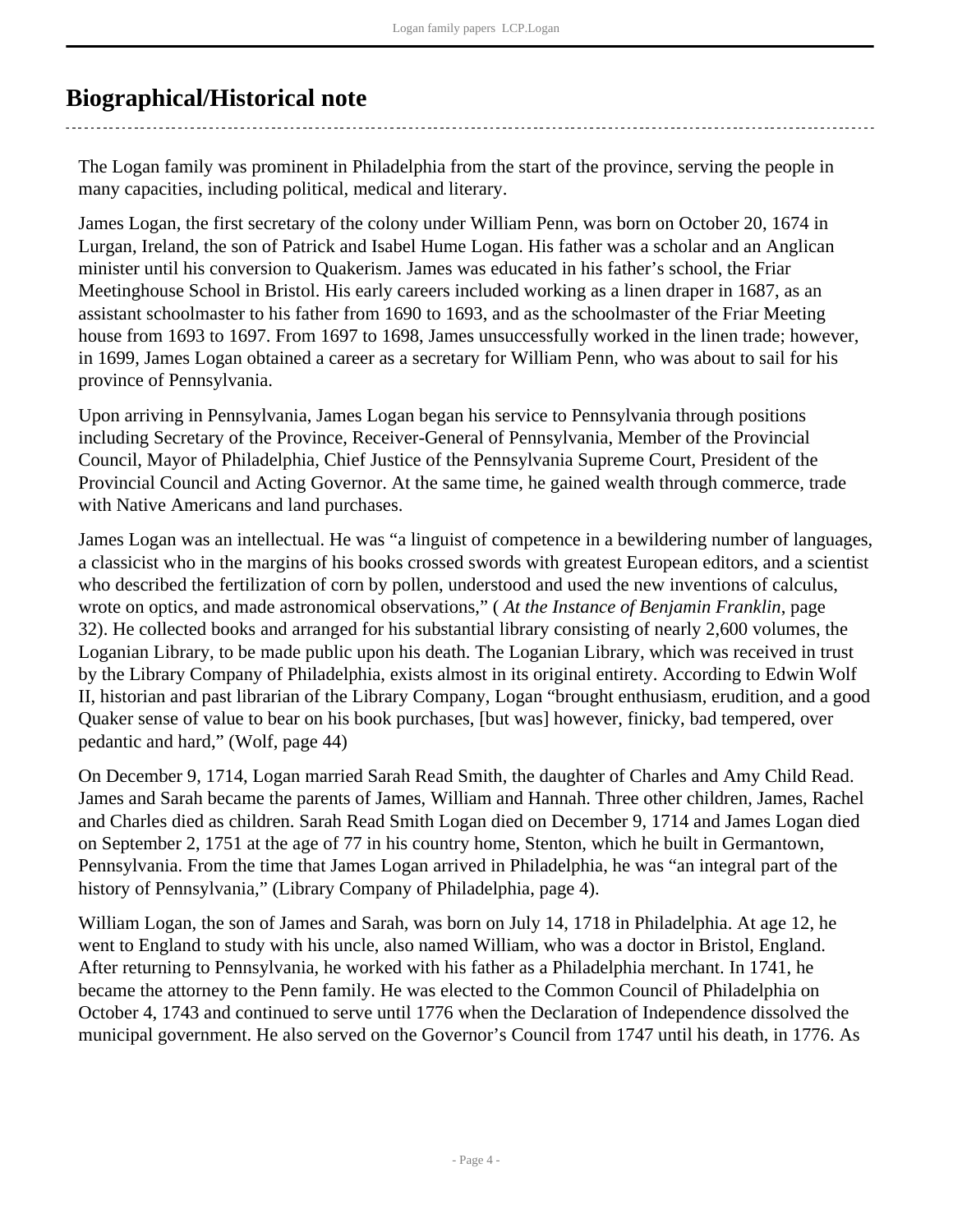a Quaker and a pacifist, William Logan opposed Indian wars and the Revolution. With his cousin, Israel Pemberton, Logan formed the Peace Association in order to prevent a war with the Delaware Indians in 1756 (French and Indian War, 1756-1763).

In 1751, his father, James Logan, died and he inherited the family's home, Stenton. At this point, William began working in agriculture. He also, "with his brother James and sister, Hannah Smith, … on August 29, 1754, deeded library property, designed by his father for the use of the people of Philadelphia to a board of trustees. .. [and] bequeathed to the library thirteen hundred volumes bequeathed to him by his uncle Dr. William Logan of Bristol, England," (Jordan, page 31).

William married Hannah Emlen on March 24, 1740. She was the daughter of George Emlen and was born on January 30, 1777. She and William had six children, four of whom survived childhood. These children are Charles, George, Sarah, and William Jr. William died at Stenton on October 29, 1776 and Hannah died on January 30, 1777.

William Logan, Jr., son of William and Hannah, was born in 1747. He was educated at the University of Edinburgh, receiving his medical degree in 1770 under the direction of Doctor Fothergill. According to John Woolman, "he made a hasty marriage without the knowledge of either family" (Woolman, page 560) to Sarah Portsmouth in April 1770. Sarah was the daughter of Doctor Portsmouth of England. They returned to Philadelphia where William, Jr. practiced surgery. He died at the age of 25 on January 17, 1772 in Philadelphia. He and Sarah were the parents of William Portsmouth Logan who died before his mother. Sarah returned to England and died in March 1797.

George Logan, the second son of William and Hannah and brother of William Logan Jr., was born on September 9, 1753 at Stenton. He received education at Worcester, England and worked as a mercantilist. After his father's death, he studied medicine at the University of Edinburgh, earning his degree in 1779. He worked as a physician and an agriculturist and was described by Thomas Jefferson as "the best farmer in Pennsylvania in theory and practice," (Stenton). He was also a founder of the Pennsylvania Society for the Promotion of Agriculture.

George Logan was active in politics, serving in the Pennsylvania Assembly and as United States Senator from Pennsylvania. The Logan Act of 1798, prohibiting conducting foreign relations without authority, was created because of his efforts to prevent war with France in 1798.

On September 6, 1781, George married Deborah Norris, an eminent Philadelphian. She was born on October 19, 1761, the daughter of Charles Norris and Mary Parker Norris and the granddaughter of Isaac Norris. She obtained her education at Anthony Benezet's public school for girls, the first public school for girls in America, and is considered highly educated for a woman of her time. She was "a skilled historian and writer … [and] wrote articles and poetry into her seventies" (Stenton). She documented her life in seventeen volumes of diaries, wrote a memoir of her husband after he died in 1821 and transcribed many of James Logan's papers. She was the first woman elected as a member of the Historical Society of Pennsylvania. She died at Stenton in February 1839 and her husband, George, died on April 9, 1821 at Stenton. George and Deborah were the parents of Albanus Charles, Gustavus George and Algernon Sydney.

George and Deborah's oldest son, Albanus Charles, was born on November 22, 1783. Albanus was a physician. He married his second cousin Maria Dickinson, daughter of Mary Norris and John Dickinson, who was born in 1783. Albanus Charles and Maria Dickinson Logan had four children, Mary Norris,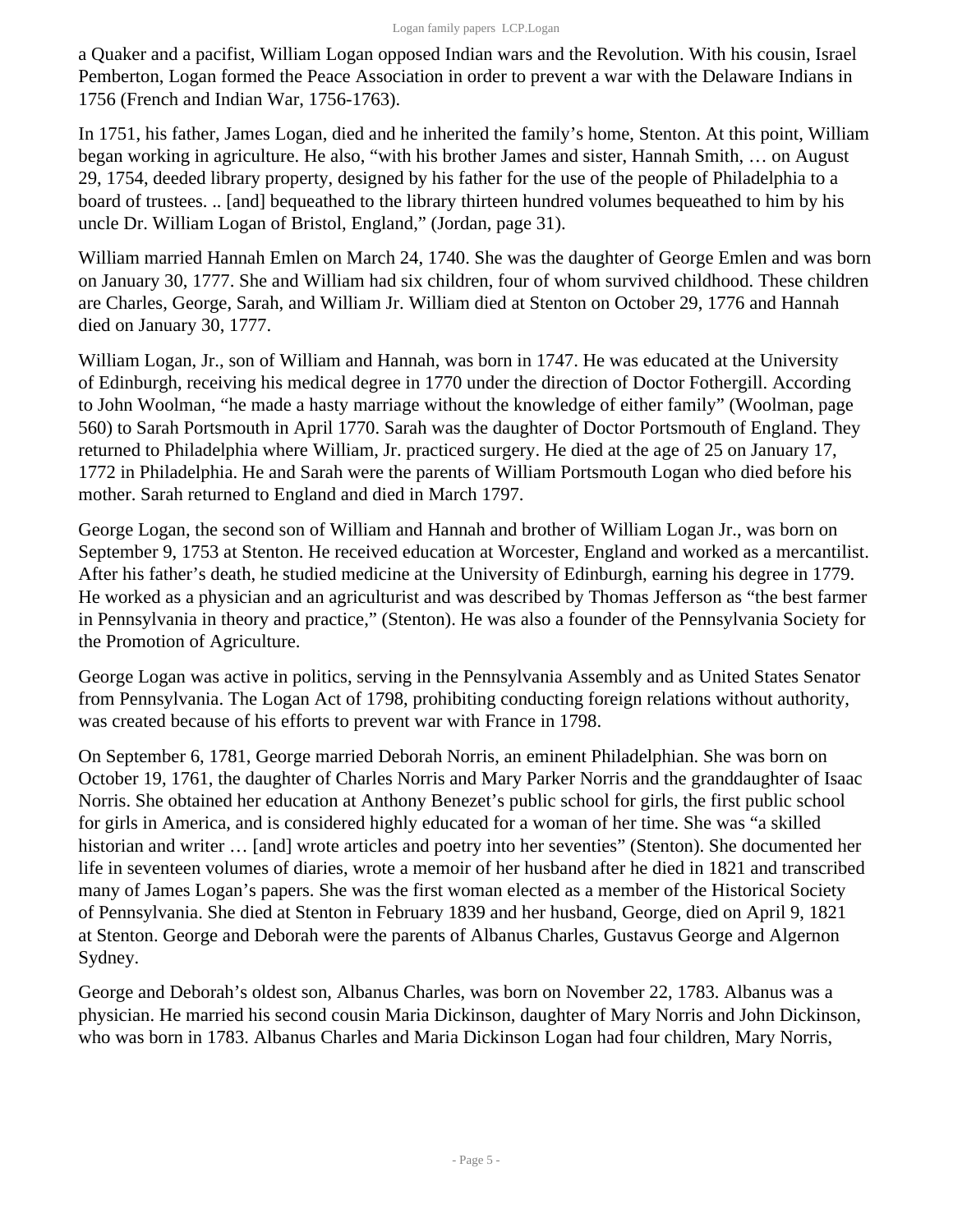Sarah Elizabeth, Gustavus George and John Dickinson. Maria died in 1854 and Albanus died on February 10, 1854.

Their son, John Dickinson Logan, married Susan Wister on April 28, 1846. John Dickinson Logan headed the Pennsylvania Hospital. They were the parents of Algernon Sydney Logan (1849-1925), born May 17, 1849. He was educated at Yale and travelled to Europe with the goal to be "remembered as a brilliant poet" (Plunkett). According to The Biographical Record of the Class of Seventy, Yale College, 1870-1904, Logan was "never … engaged in any business or trade, having inherited a competence from his ancestors," (Hicks, page 249). To further complete this picture, Plunkett states, "by 24, [Logan] had settled into a life of full-time aristocratic leisure." Algernon Sydney Logan married Mary Wynne on November 4, 1873, the daughter of William Wynne Wister, a Germantown banker. They had one child, Robert Restalrig who was educated at Harvard and married Sarah Wetherill.

Algernon Sydney Logan wrote prolifically, but was not commercially successful. In addition to his writing, "in 1881, Logan inherited 2,600 acres of depleted farmland in Delaware and managed, after studying farming techniques, to restore the soil's fertility" (Plunkett). Despite farming, writing was still his greatest interest and he self-published his books. He is the author of: *Mirror of a Mind*, 1875; *The Image of Air*, 1878; *Saul*, 1838; *Jesus in Modern Life*, 1888; *Messalina*, 1890; *Not on the Chart*, 1899; and *A Feather from the World's Wing*. Despite the number of books he self-published, none were successful and towards the end of Algernon Sydney's life, he became slowly disenchanted by his lack of success (Plunckett). Published after his death, in Algernon Sydney's diary, *Vistas on a Stream*, he states "Failure and death are alike in their loneliness. The vast companionship in each case is invisible."

### **Bibliography:**

Hicks, Lewis Wilder, ed. *The Biographical Record of the Class of Seventy, Yale College, 1870-1904*. Boston: Beacon Press, 1904.

Jordan, John W., ed. *Colonial and Revolutionary Families of Pennsylvania*. Baltimore: Genealogical Publishing Co., Inc., 1978.

Library Company of Philadelphia. *James Logan, 1674-1751: Bookman Extraordinary*. Philadelphia: Library Company of Philadelphia, 1971.

Plunkett, Keving. "A Eulogy for Logan," *Philadelphia Independent*, Vol. 1. No. 21, October 2004.

Stenton.org. "History, Art and Collections." (http://www.stenton.org/history/), accessed May 4, 2010.

Woolman, John. "The Journals and Essays of John Woolman." New York: The Macmillan Company, 1922.

Wolf, Edwin, 2nd. "James Logan, Bookman Extraordinary," Proceedings of the Massachusetts Historical Society, Third Series, Vol. 79 (1967), pages 33-36.

## <span id="page-5-0"></span>**Scope and Contents note**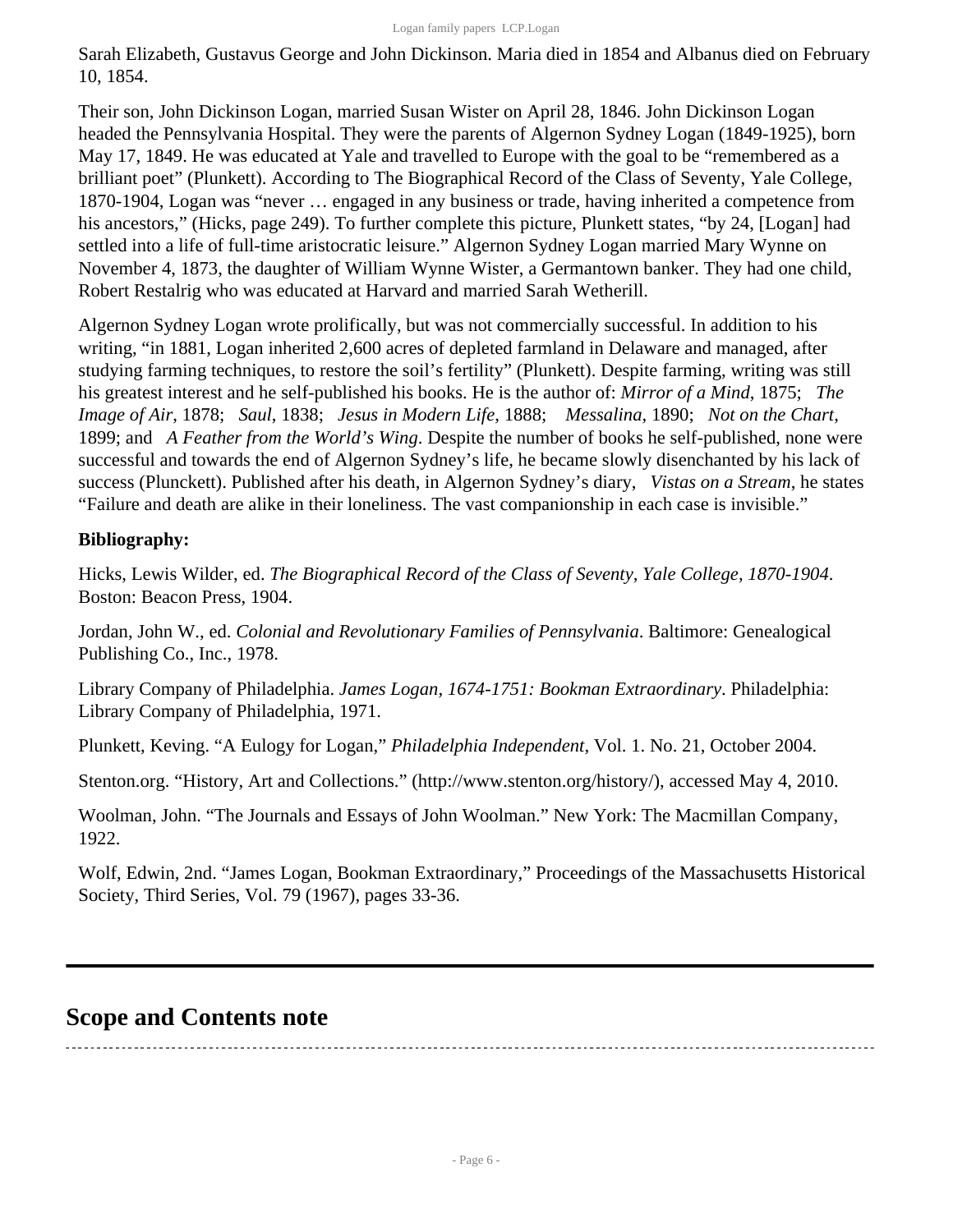The Logan family was prominent in Philadelphia from the start of the province, serving the people in many capacities, including political, medical and literary. This is a collection of manuscripts obtained by the Library Company of Philadelphia that relates to the Logan family. The collection includes papers of the Logan family members Albanus Charles, Algernon Sydney, Deborah Norris, William Jr., and James as well as family materials collected by Frances A. Logan and William Logan Fox. The collection dates from 1684 to 1925 and consists of family papers, correspondence, diaries, writings, medical texts, lecture notes, financial records, poetry, visiting cards, and invitations. The collection is divided into seven series and arranged in the following order: "Albanus Charles Logan papers," "Algernon Sydney Logan papers," "Deborah Norris Logan papers," "Frances Armat Logan collection," "James Logan papers" and "William Logan Fox collection of papers relating to the Library Company of Philadelphia v. William Logan Estate."

Many of the items within this collection were previously cataloged. In an effort to maintain an original system, items that are cataloged retain the number within the finding aid.

The first series is the "Albanus Charles Logan papers." This series dates from 1831 to 1834. The series is arranged in chronological order and consists of four volumes of almanac and diary materials. Most of the entries within the volumes are brief and contain information about weather conditions. The series has one marriage certificate with an unknown provenance that dates from 1856 and is from Richard Piers and Eliza Nevins. There are two letters addressed to Albanus within the series "Frances Armat Logan collection."

The second series, "Algernon Sydney Logan papers," consists of Algernon Sydney's manuscripts and typescripts of his works. The works include poems, plays, novels and diaries. Most notable in the series include hand written manuscripts of *Saul: a Dramatic Poem*, *Messalina, a Tragedy in Five Acts*, *The Image of Air and Other Poems* and *The Mirror of a Mind*. Also in this series are seventeen diaries containing Algernon Sydney's writings and reflections titled "Glimpses of Vistas from the Stream." The diaries contain Algernon Sydney's reflections on government, man and womankind. These volumes were later published by Algernon Sydney's son, Robert Restalrig Logan, in two volumes titled *Vistas on a Stream*. These volumes portray Algernon Sydney as a reflective man with a variety of interests, which are also revealed through his other writings and undertakings, including a book about clock making and violin and piano sheet music. The numerous writings expose Algernon Sydney's longing to become a successful writer and poet while the diaries, "Glimpses of Vistas from a Stream," reveal his frustration with his lack of success in this undertaking. Many of the manuscripts are edited and this gives a glimpse into Algernon Sydney's writing process, and the document titled "List of misprints in books," gives an idea of the meticulousness of Algernon Sydney. The series is arranged in chronological order and the diaries, "Glimpses of Vistas from a Stream," are placed in chronological order at the end of the series.

The third series, "Deborah Norris Logan papers," contains her diaries, her writings and an obituary letter for Deborah probably written by Maria Logan Dickinson. The series dates from 1808 to 1839. Deborah's diary (1808 to 1814) contains Norris and Logan family history, reflections on meeting George Washington, and memorials for friends and family. The diary entries include comments on national and world events. The remaining papers from Deborah give a glimpse into her education and her skills as a historian and writer. The papers contain biographical sketches about her husband and a copy of the "Memoir of James Logan." The biographical sketches of George Logan are what would become a volume titled *Memoir of George Logan from Stenton*, which was published by the Historical Society of Pennsylvania, written by Deborah Norris Logan and edited by her great granddaughter, Frances Armat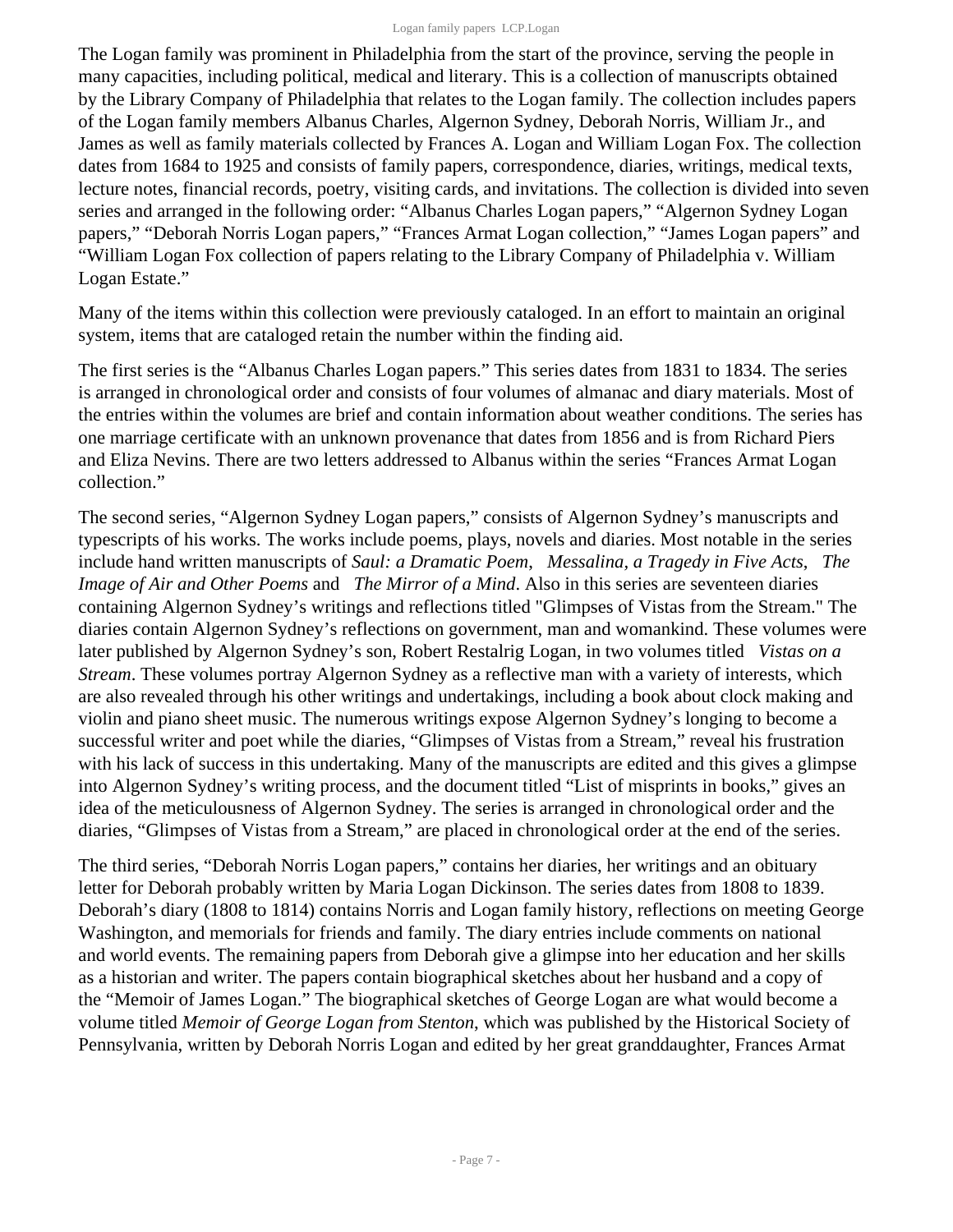Logan. For further information on Deborah Norris Logan, see her diaries held by the Historical Society of Pennsylvania.

The fourth series, "Frances Armat Logan collection," is a collection of papers compiled by the great granddaughter of Deborah Norris Logan and George Logan. The series dates from 1684 to 1854 and is arranged in chronological order. The series consists of various papers of numerous family members and other individuals, including correspondence, poetry, death notices, deeds, visiting cards, invitations, autographs and business papers. Some families included in the series are the Marshall family, the Norris family, the Dickinson family, and the Logan family. Some papers also relate to the Quakers and to the Library Company of Philadelphia. The series has personal papers and correspondence regarding Deborah Norris Logan, William Logan, George Logan and Albanus Logan. A document of interest includes the 1815 account of Thomas Clarkson's audience with the Emperor of Russia in Paris written by George Logan. The account delineates their discussion of the slave trade, and the emperor's stance against the slave trade.

The fifth series, "James Logan papers," dates from circa 1730 to circa 1867. The series consists of a genealogical table of James Logan's descendants, a commonplace book, and an account of James Logan's land titles, arranged in that order. The commonplace book contains proverbs, recipes for ale, hunting vocabulary, verses in Greek and Latin, information on which meats are good for eyesight, and an essay. For other papers related to James Logan, contact the Historical Society of Pennsylvania.

The sixth series, "William Logan Jr.'s papers," dates from 1640 to 1770, with the bulk of the materials dating from 1769 and 1770. The materials primarily consist of volumes of notes from lectures on medicine and philosophy, which were from William Logan Jr.'s studies in Edinburgh. The volumes are arranged alphabetically and include notes on Barton's "Materia Medica," Black's "Chemistry," William Cullen's lectures on physiology and Alexander Monro's lectures on anatomy. The lectures on Rhetoric and Belle's Lettres are from Hugh Blair, a first regius professor of rhetoric and belles lettres at Edinburgh. A highlight of this series is William Logan's personal notes on treating various clinical cases at an infirmary, medical observations and notes and Thomas Young's lectures on midwifery. These works all shed light on medical practices of the late 18th century and offer examples of interesting treatments as well as causes for illnesses. There is also a volume titled "de Fermentation," which was owned by William Logan of Bristol, England. The volume includes Latin notes on animal locomotion and fevers and their effects. The volume also contains notes on logic and natural philosophy foundations and a journal, written in English, of patient case histories from 1713 to 1714.

The seventh series is "William Logan Fox collection of papers relating to the Library Company of Philadelphia v. William Logan Estate." The collection dates from1753 to 1798 and is arranged in chronological order with the exception of the "Accounts of William Logan of the Loganian Library," the "Sundray tenants accounts on the Loganian Library Lands in Solebury, Bucks County" and the "Accounts of Library Company with Logan, William," which are placed within the middle of the series. This series contains numerous business records and correspondence from Thomas Fisher that relate to a claim of the William Logan Estate seeking redress from the Library Company of Philadelphia for Logan's unpaid wages as Librarian of the Loganian Library. The series includes attorneys' opinions and judgments.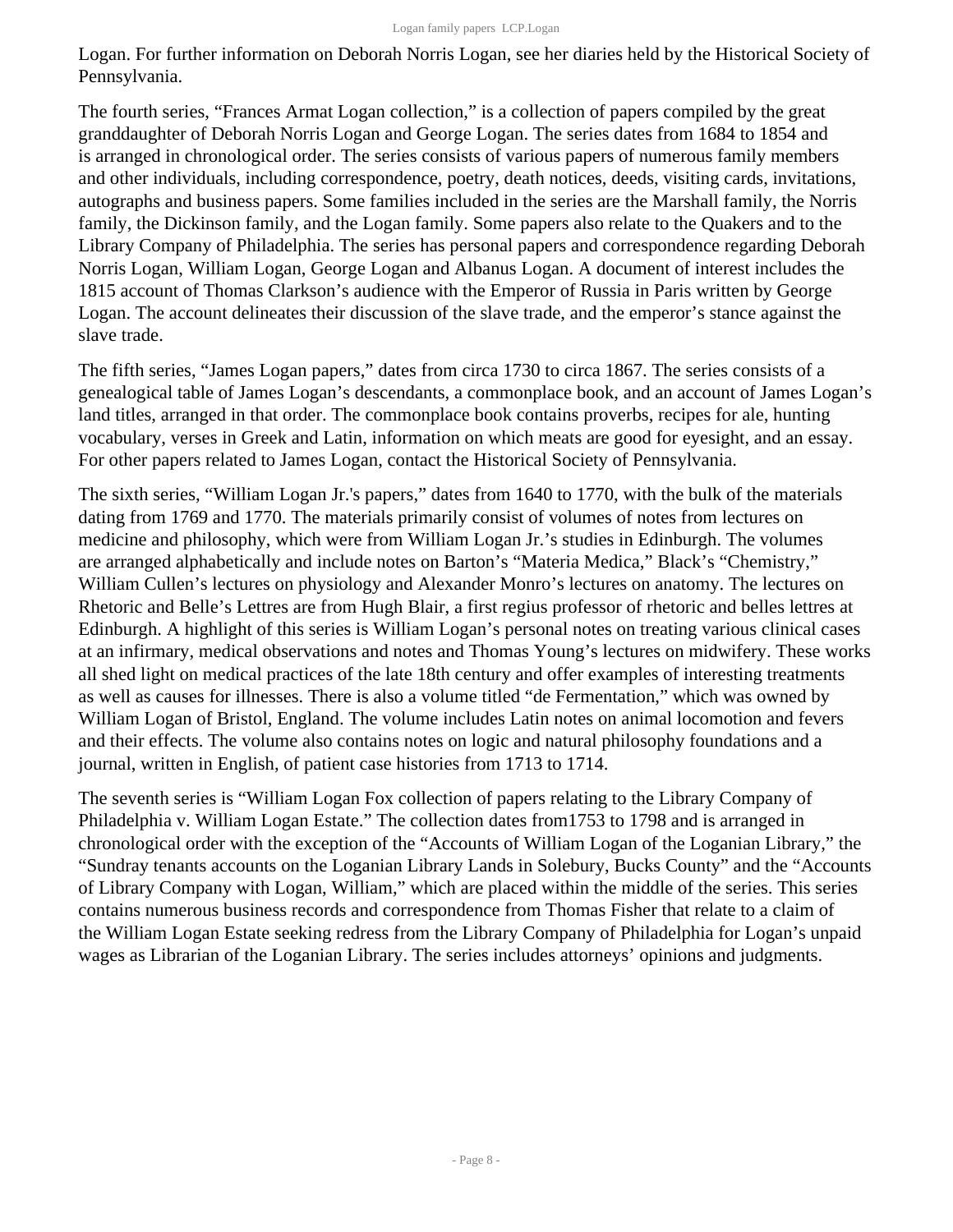# <span id="page-8-0"></span>**Administrative Information**

### **Publication Information**

Library Company of Philadelphia

### **Conditions Governing Access note**

This collection is open for research use, on deposit at the Historical Society of Pennsylvania, 1300 Locust Street, Philadelphia, PA 19107. For access, please contact the Historical Society at 215-732-6200 or visit http://www.hsp.org.

#### **Conditions Governing Use note**

Copyright restrictions may apply. Please contact the Library Company of Philadelphia with requests for copying and for authorization to publish, quote or reproduce the material.

#### **Custodial History note**

Gifts of: William Logan (Loganian Library/William Logan estate); William Logan Fox, 1865; Algernon Sidney Logan, 1936; and Frances A. Logan.

#### **Processing Information note**

The processing of this collection was made possible through generous funding from The Andrew W. Mellon Foundation, administered through the Council on Library and Information Resources' "Cataloging Hidden Special Collections and Archives" Project.

This collection was *minimally processed* in 2009-2011, as part of an experimental project conducted under the auspices of the Philadelphia Area Consortium of Special Collections Libraries to help eliminate processing backlog in Philadelphia repositories. A minimally processed collection is one processed at a less intensive rate than traditionally thought necessary to make a collection ready for use by researchers. When citing sources from this collection, researchers are advised to defer to folder titles provided in the finding aid rather than those provided on the physical folder.

Employing processing strategies outlined in Mark Greene's and Dennis Meissner's 2005 article, *More Product, Less Process: Revamping Traditional Processing Approaches to Deal With Late 20th-Century Collections*, the project team tested the limits of minimal processing on collections of all types and ages, in 23 Philadelphia area repositories. A primary goal of the project, the team processed at an average rate of 2-3 hours per linear foot of records, a fraction of the time ordinarily reserved for the arrangement and description of collections. Among other time saving strategies, the project team did not extensively review the content of the collections, replace acidic folders or complete any preservation work.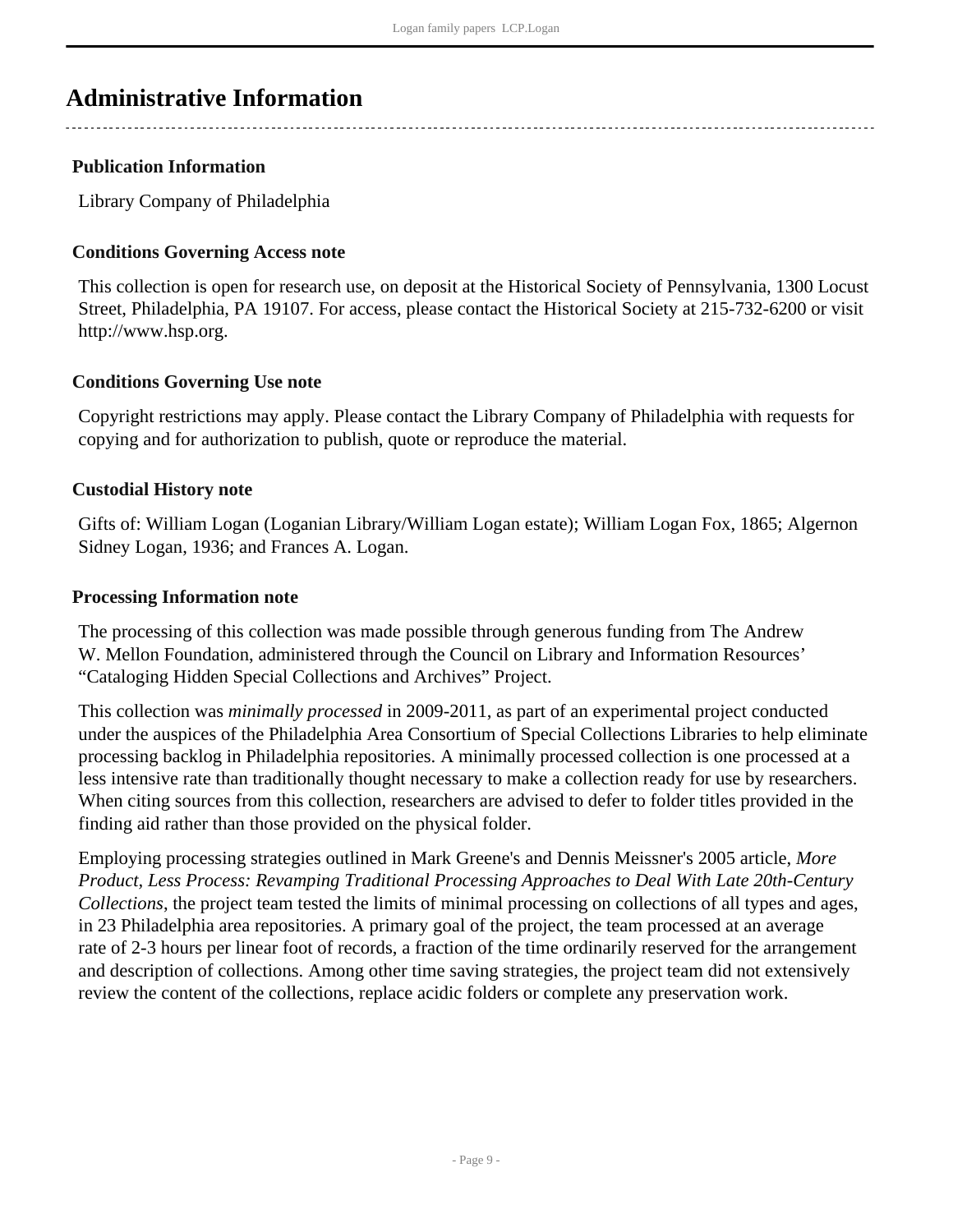# <span id="page-9-0"></span>**Related Materials**

### **Related Archival Materials note**

Historical Society of Pennsylvania: Deborah Norris Logan diaries (Collection 0380); Logan family papers (Collection 2023), 1698-1842; Logan-Fisher-Fox family papers (Collection 1960), 1703-1940; Logan family papers, 1644-1871.

## <span id="page-9-1"></span>**Controlled Access Headings**

#### **Corporate Name(s)**

- Library Company of Philadelphia.
- Loganian Library.
- University of Edinburgh.
- Yale College (1718-1887).

#### **Genre(s)**

- Biographies
- Commonplace books
- Correspondence
- Family papers
- Genealogical tables
- Lecture notes
- Legal documents
- Manuscripts
- Poems
- Property records
- Textbooks

#### **Geographic Name(s)**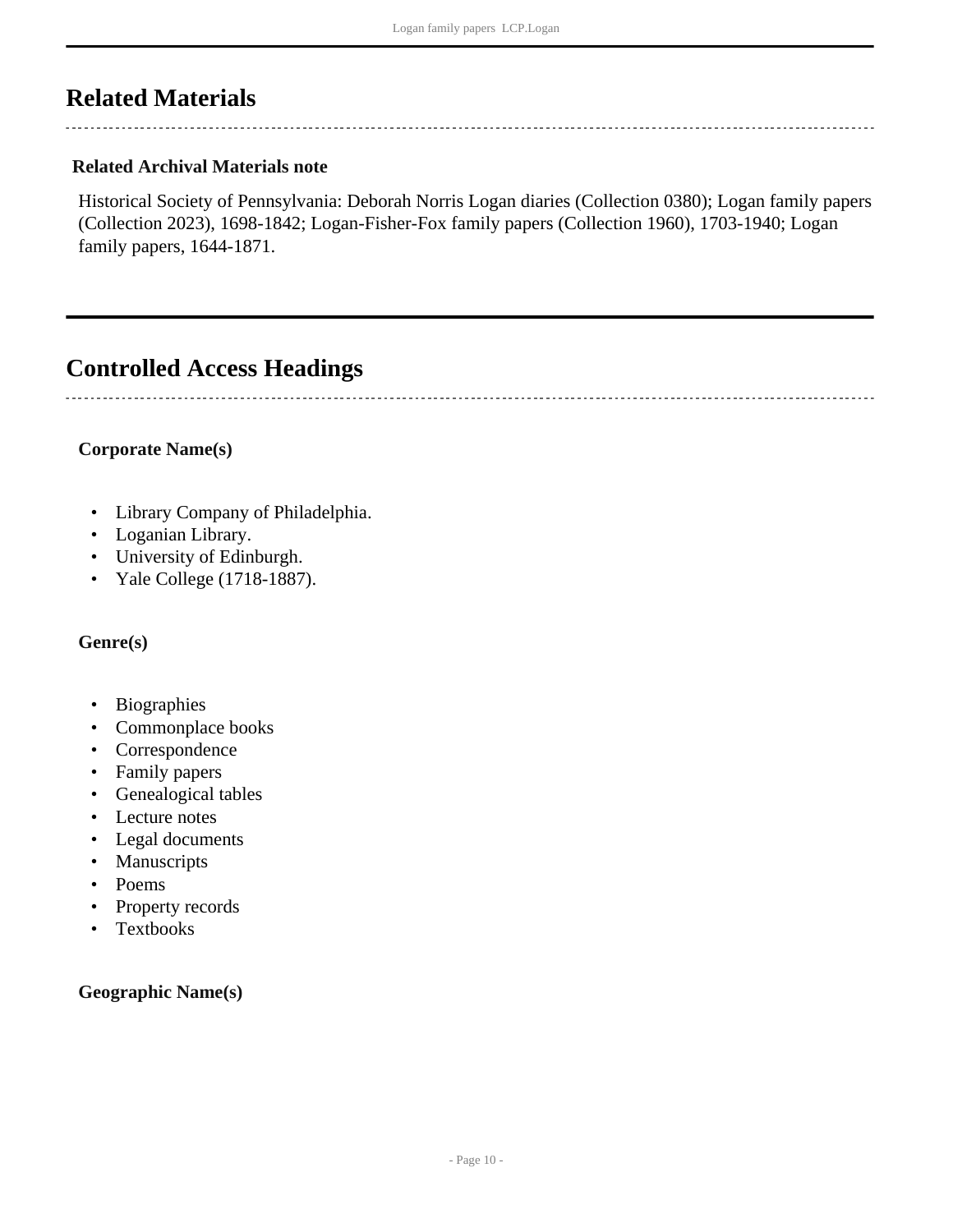- Germantown (Philadelphia, Pa.)
- Philadelphia (Pa.)

### **Personal Name(s)**

- Fox, William Logan Fisher, 1851-1880
- Logan, Albanus Charles, 1783-1854
- Logan, Algernon Sydney, 1849-1925
- Logan, Deborah Norris, 1761-1839
- Logan, Frances A., (Frances Armatt), d. 1898
- Logan, George, 1753-1821
- Logan, James, 1674-1751
- Logan, William, Jr., 1747-1792

### **Subject(s)**

- Authors, American
- Medical education
- Medicine
- Pennsylvania--History
- Pennsylvania--History--1775-1865
- Pennsylvania--History--Colonial period, ca. 1600-1775
- Quaker women
- Quakers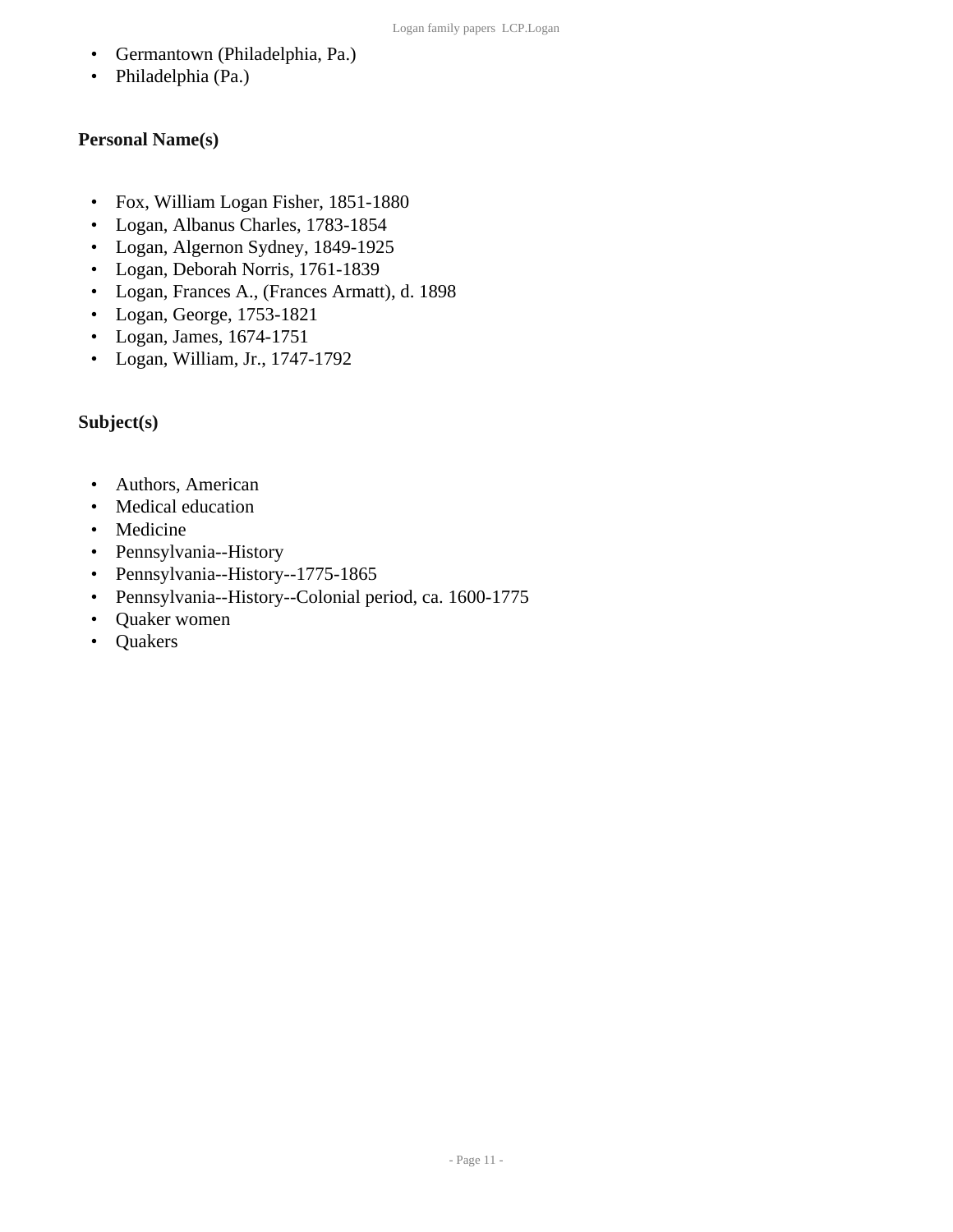# <span id="page-11-0"></span>**Collection Inventory**

<span id="page-11-2"></span><span id="page-11-1"></span>

| Series I. Albanus Charles Logan papers 1831-1834, 1856                                      |              |                |
|---------------------------------------------------------------------------------------------|--------------|----------------|
|                                                                                             | <b>Box</b>   | <b>Folder</b>  |
| Diary 1831                                                                                  | $\mathbf{1}$ | $\mathbf{1}$   |
| Almanac 1832                                                                                | $\mathbf{1}$ | $\overline{2}$ |
| Almanac 1833                                                                                | $\mathbf{1}$ | 3              |
| Diary 1834                                                                                  | $\mathbf{1}$ | $\overline{4}$ |
| Marriage certificate of Richard Piers and Eliza Nevins 1856                                 | $\mathbf{1}$ | 5              |
| Series II. Algernon Sydney Logan papers 1869-1925                                           |              |                |
|                                                                                             | <b>Box</b>   | Folder         |
| Miscellaneous manuscripts (some published) 1868, 1869, undated [Yi2]<br>1643 F 4]           | $\mathbf{1}$ | 6              |
| Early prose and verse 1869, undated [Yi2 1642 F 2]                                          | $\mathbf{1}$ | $\overline{7}$ |
| "Last Crusade" (portion of work in the handwriting of Mary W.<br>Logan) 1870 [Yi2 1642 F 3] | $\mathbf{1}$ | 8              |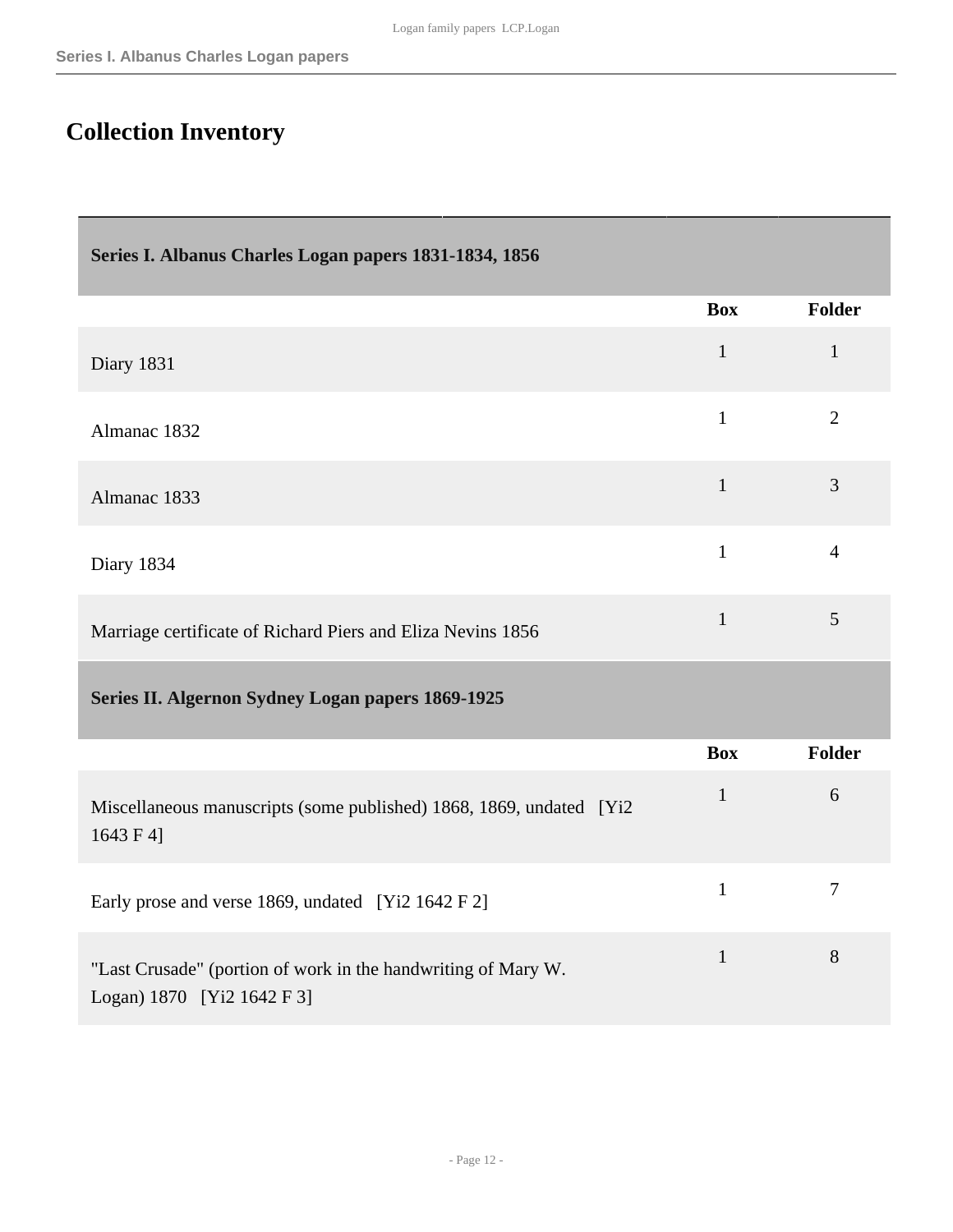| "The Mirror of a Mind" handwritten manuscript circa 1875                                                 | $\mathbf{1}$   | 9              |
|----------------------------------------------------------------------------------------------------------|----------------|----------------|
| "The Image of Air" and other poems, handwritten manuscript circa<br>1878 [Yi2 1743 F 5]                  | $\mathbf{1}$   | 10             |
| "Saul, a dramatic poem," handwritten manuscript 1883 [Yi2 1643 F 3]                                      | $\mathbf{1}$   | 11             |
| "Jesus in the Modern Life," handwritten manuscript 1884-1888 [Yi2 1643]<br>$F 1A$ ]                      | $\overline{2}$ | $\mathbf{1}$   |
| "Jesus in the Modern Life," handwritten manuscript 1884-1888 [Yi2 1643]<br>$F1B$ ]                       | $\overline{2}$ | $\overline{2}$ |
| "Jesus in the Modern Life," handwritten manuscript 1884-1888 [Yi2 1643]<br>F1Cl                          | $\mathbf{2}$   | 3              |
| "Jesus in the Modern Life," handwritten manuscript 1884-1888 [Yi2 1643<br>F 1D                           | $\overline{2}$ | $\overline{4}$ |
| "A Feather from the World's Wing," handwritten manuscript of poem in<br>four cantons 1885 [Yi2 1642 F 1] | $\overline{2}$ | 5              |
| "Messalina, a tragedy in five acts," handwritten manuscript 1885 [Yi2]<br>1642 F 4]                      | $\overline{2}$ | 6              |
| "Messalina," the original scenes in a handwritten manuscript 1892 [Yi2]<br>1642 F 5]                     | $\overline{2}$ | 7              |
|                                                                                                          |                | <b>Box</b>     |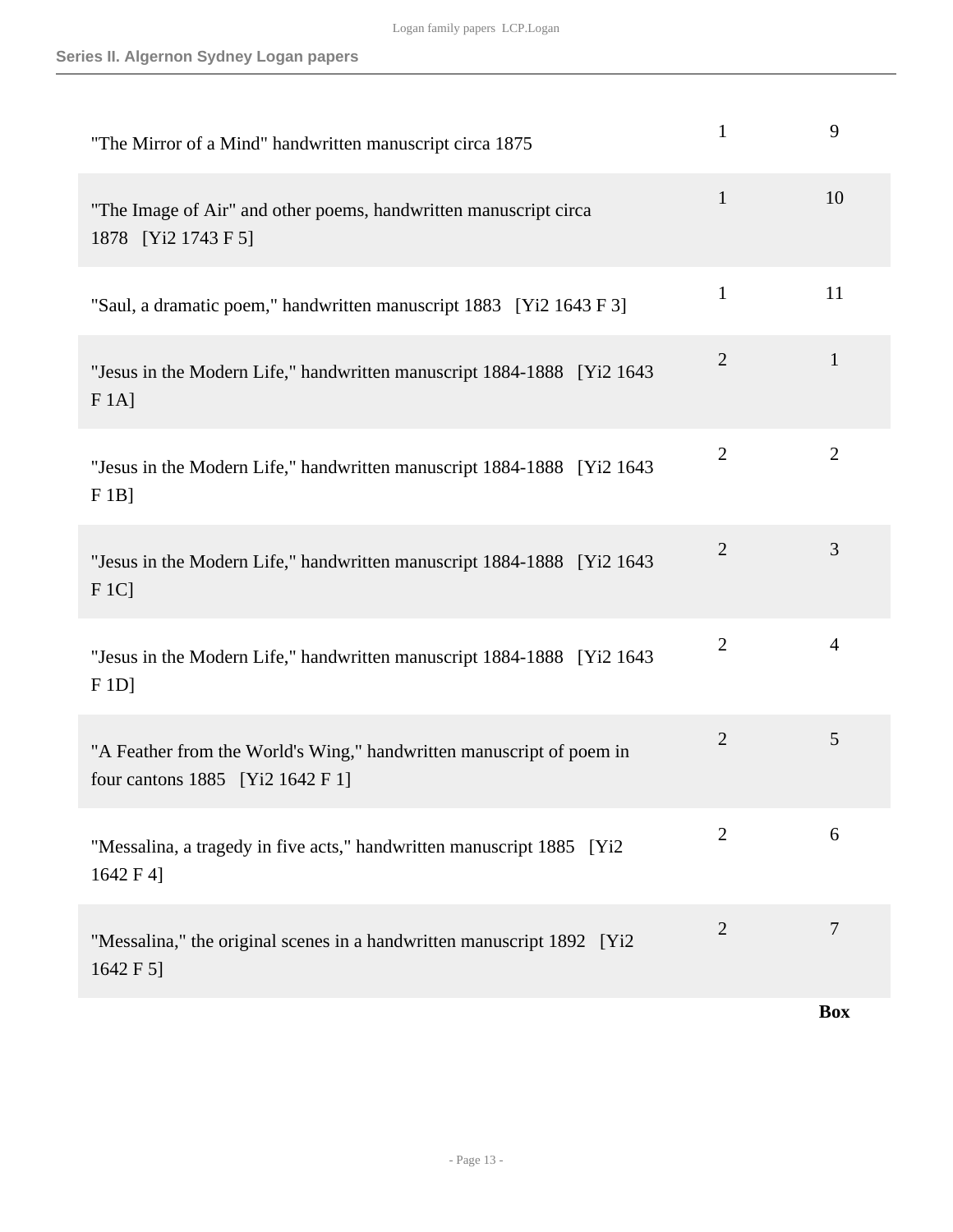| "Not on the Chart: A Novel of To-day," handwritten manuscript circa 1892 (Yi2 4415 0] |            | 3              |
|---------------------------------------------------------------------------------------|------------|----------------|
| "Amy Warren: A Tale of the Bay Shore," handwritten manuscript 1900 (Yi2 4416 0]       |            | $\overline{4}$ |
|                                                                                       | <b>Box</b> | Folder         |
| "Celsus' True Discourse," translation, unpublished manuscript 1925 [Yi2<br>1642 F 6]  | 5          | 1              |
| Autobiography undated [Yi2 1643 F 2]                                                  | 5          | $\overline{2}$ |
| Handwritten manuscript regarding clocks undated [Yi2 1644 F 1A]                       | 5          | 3              |
| Handwritten manuscript regarding clocks undated [Yi2 1644 F 1B]                       | 5          | $\overline{4}$ |
| Handwritten manuscript regarding clocks undated [Yi2 1644 F 1C]                       | 5          | 5              |
| Typewritten manuscript regarding clocks undated [Yi2 1644 F 2A]                       | 5          | 6              |
| Typewritten manuscript regarding clocks undated [Yi2 1644 F 2B]                       | 5          | 7              |
| List of misprints in books written by Algernon Sydney<br>Logan undated [Yi2 1643 F 6] | 6          | $\mathbf{1}$   |
| Notes for a play about Major Andre undated [Yi2 1643 F 6]                             | 6          | $\overline{2}$ |
| "Policce Verso-No Quarter," handwritten manuscript undated [Yi2 4414]<br>$01$ ]       | 6          | 3              |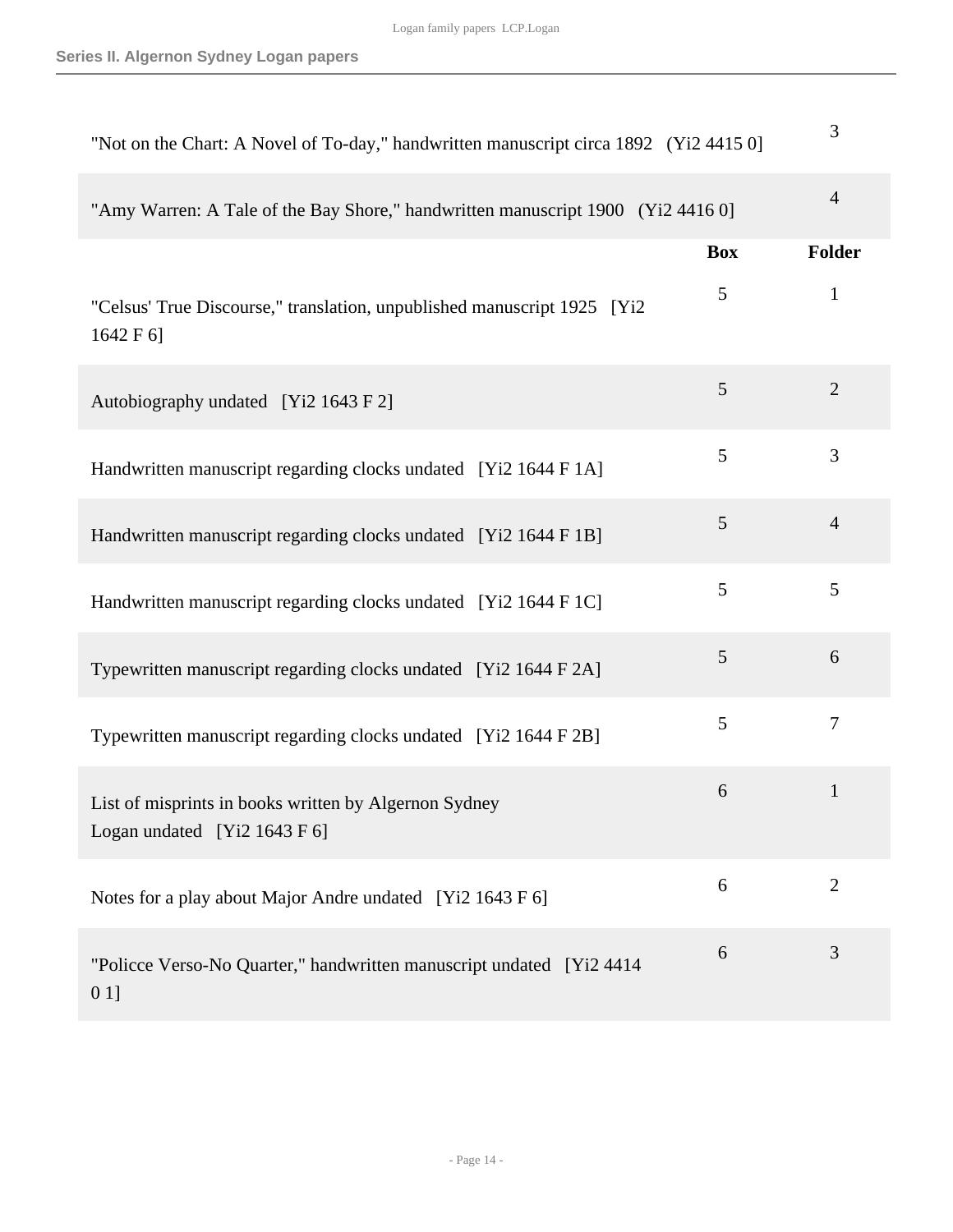| "Policce Verso-No Quarter," handwritten manuscript undated [Yi2 4414]<br>021 | 6              | $\overline{4}$ |
|------------------------------------------------------------------------------|----------------|----------------|
| Violin sheet music undated [Yi2 1642 F 7]                                    | 6              | 5              |
| [Diary?] "Glimpse of Vistas from the Stream" circa 1881 [Yi2 1645 F 1]       | 6              | 6              |
| [Diary?] "Glimpse of Vistas from the Stream" 1883-1885 [Yi2 1645 F 2]        | 6              | $\overline{7}$ |
| [Diary?] "Glimpse of Vistas from the Stream" 1885-1887 [Yi2 1645 F 3]        | 6              | 8              |
| [Diary?] "Glimpse of Vistas from the Stream" 1887-1889 [Yi2 1645 F 4]        | $\overline{7}$ | $\mathbf{1}$   |
| [Diary?] "Glimpse of Vistas from the Stream" 1889-1891 [Yi2 1645 F 5]        | 7              | $\overline{2}$ |
| [Diary?] "Glimpse of Vistas from the Stream" 1892-1894 [Yi2 1645 F 6]        | $\overline{7}$ | 3              |
| [Diary?] "Glimpse of Vistas from the Stream" 1894-1897 [Yi2 1645 F 7]        | 7              | $\overline{4}$ |
| [Diary?] "Glimpse of Vistas from the Stream" 1897-1898 [Yi2 1645 F 8]        | $\overline{7}$ | 5              |
| [Diary?] "Glimpse of Vistas from the Stream" 1898-1899 [Yi2 1645 F 9]        | 7              | 6              |
| [Diary?] "Glimpse of Vistas from the Stream" 1899-1901 [Yi2 1645 F]<br>10]   | 7              | 7              |
| [Diary?] "Glimpse of Vistas from the Stream" 1901-1905 [Yi2 1645 F]<br>11]   | 8              | $\mathbf{1}$   |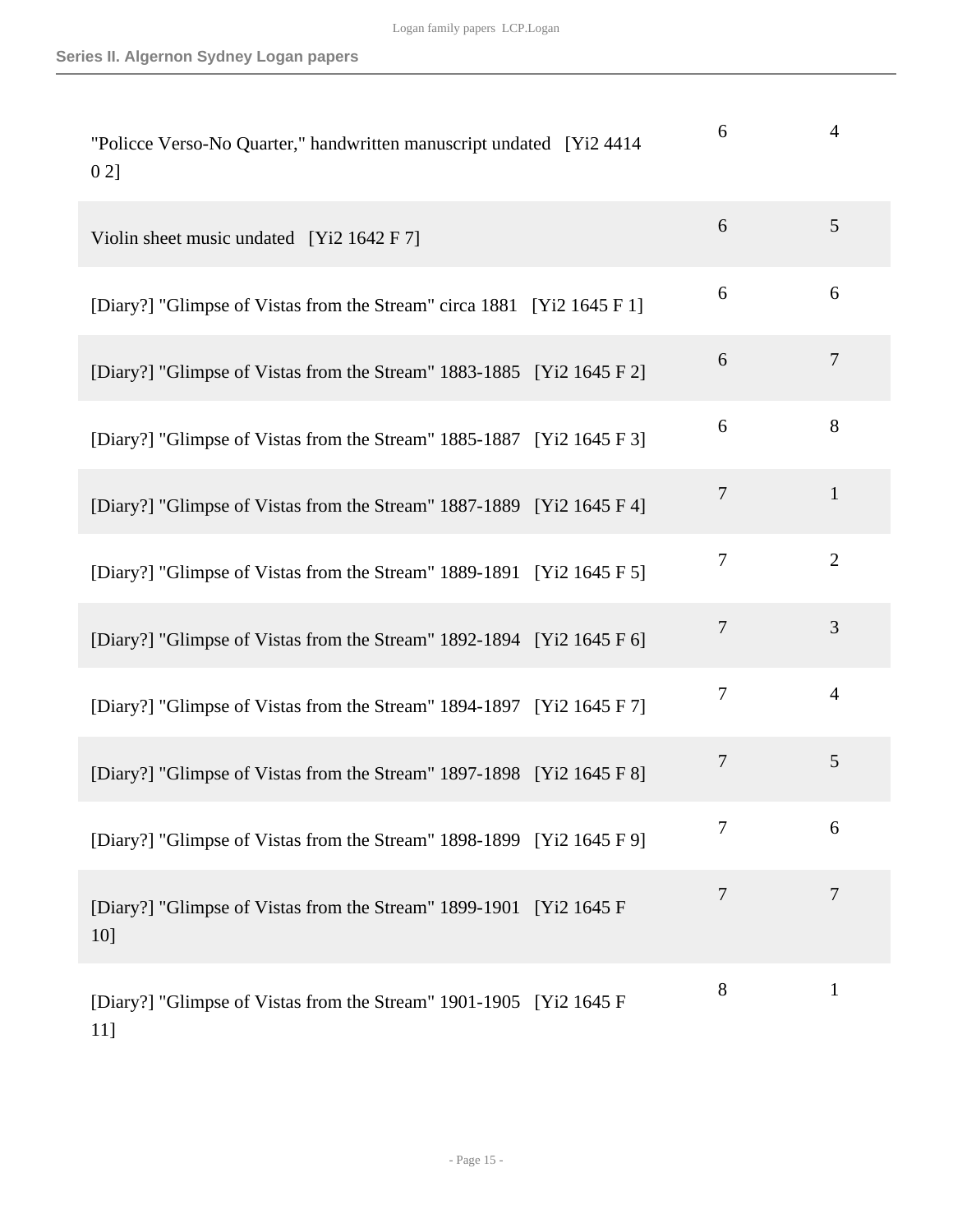<span id="page-15-0"></span>

| [Diary?] "Glimpse of Vistas from the Stream" 1905-1910 [Yi2 1645 F]<br>12]                                                                              | 8          | $\overline{2}$ |
|---------------------------------------------------------------------------------------------------------------------------------------------------------|------------|----------------|
| [Diary?] "Glimpse of Vistas from the Stream" 1911-1913 [Yi2 1645 F]<br>13]                                                                              | 8          | 3              |
| [Diary?] "Glimpse of Vistas from the Stream" 1913-1916 [Yi2 1645 F]<br>14]                                                                              | 8          | $\overline{4}$ |
| [Diary?] "Glimpse of Vistas from the Stream" 1916-1917 [Yi2 1645 F]<br>15]                                                                              | 8          | 5              |
| [Diary?] "Glimpse of Vistas from the Stream" 1917-1918 [Yi2 1645 F]<br>$16$ ]                                                                           | 8          | 6              |
| [Diary?] "Glimpse of Vistas from the Stream" 1918-1921 [Yi2 1645 F]<br>17]                                                                              | 8          | $\tau$         |
| [Diary?] "Glimpse of Vistas from the Stream'; perhaps better 'Vistas from<br>the Stream: An Autobiography of Impressions" 1921-1925 [Yi2 1645 F]<br>19] | 8          | 8              |
| Series III. Deborah Norris Logan papers                                                                                                                 |            |                |
|                                                                                                                                                         |            | <b>Volume</b>  |
| Diary with Norris and Logan family history 1808-1814 [Yi2 14720 Q]                                                                                      |            | $\mathbf{1}$   |
|                                                                                                                                                         | <b>Box</b> | Folder         |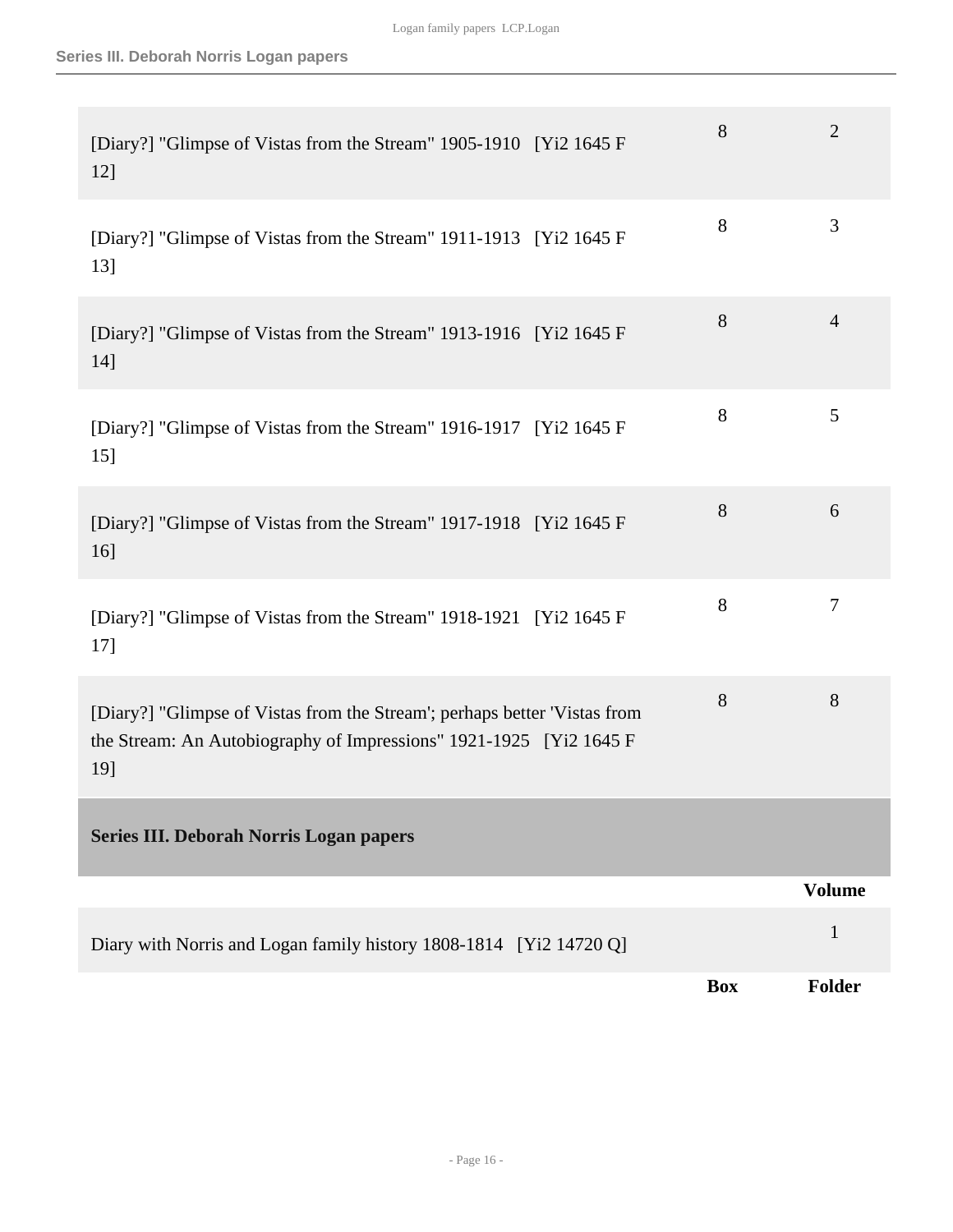<span id="page-16-0"></span>

| "Memoir of James Logan" copy written originally for "Selections from his<br>Correspondence" circa 1820 [Yi2 14722 Q] | 8          | 9              |
|----------------------------------------------------------------------------------------------------------------------|------------|----------------|
|                                                                                                                      |            | <b>Volume</b>  |
| "Biographical Sketch of the Life and Character of Doctor George Logan" 1821 [Yi2<br>1275]                            |            | $\overline{2}$ |
|                                                                                                                      | <b>Box</b> | Folder         |
| Biographical sketch of George Logan, fragment [1821] [Yi2 107124 O]                                                  | 8          | 10             |
| Diary, three fascicles 1838 November 11-December 4 [Yi2 107122 0]                                                    | 8          | 11             |
| Obituary of Deborah Norris Logan, written by [Maria Dickinson<br>Logan] 1839 [14721 Q]                               | 8          | 12             |
| <b>Series IV. Frances Armat Logan collection</b>                                                                     |            |                |
|                                                                                                                      | <b>Box</b> | Folder         |
| Warrant to C. Marshall and Company 1684 December 19 [Yi2 7421]                                                       | 9          | $\mathbf{1}$   |
| Receipts from Charles Marshall 1684 November 28, 1685 March 19 [Yi2<br>7421]                                         | 9          | $\overline{2}$ |
| Statement concerning Mary Norris 1694 October 5 [Yi2 7421]                                                           | 9          | 3              |
| Letter from Elizabeth Webb 1698 April 13, 1698 August 7, 1702<br>September 13 [Yi2 7421]                             | 9          | 4              |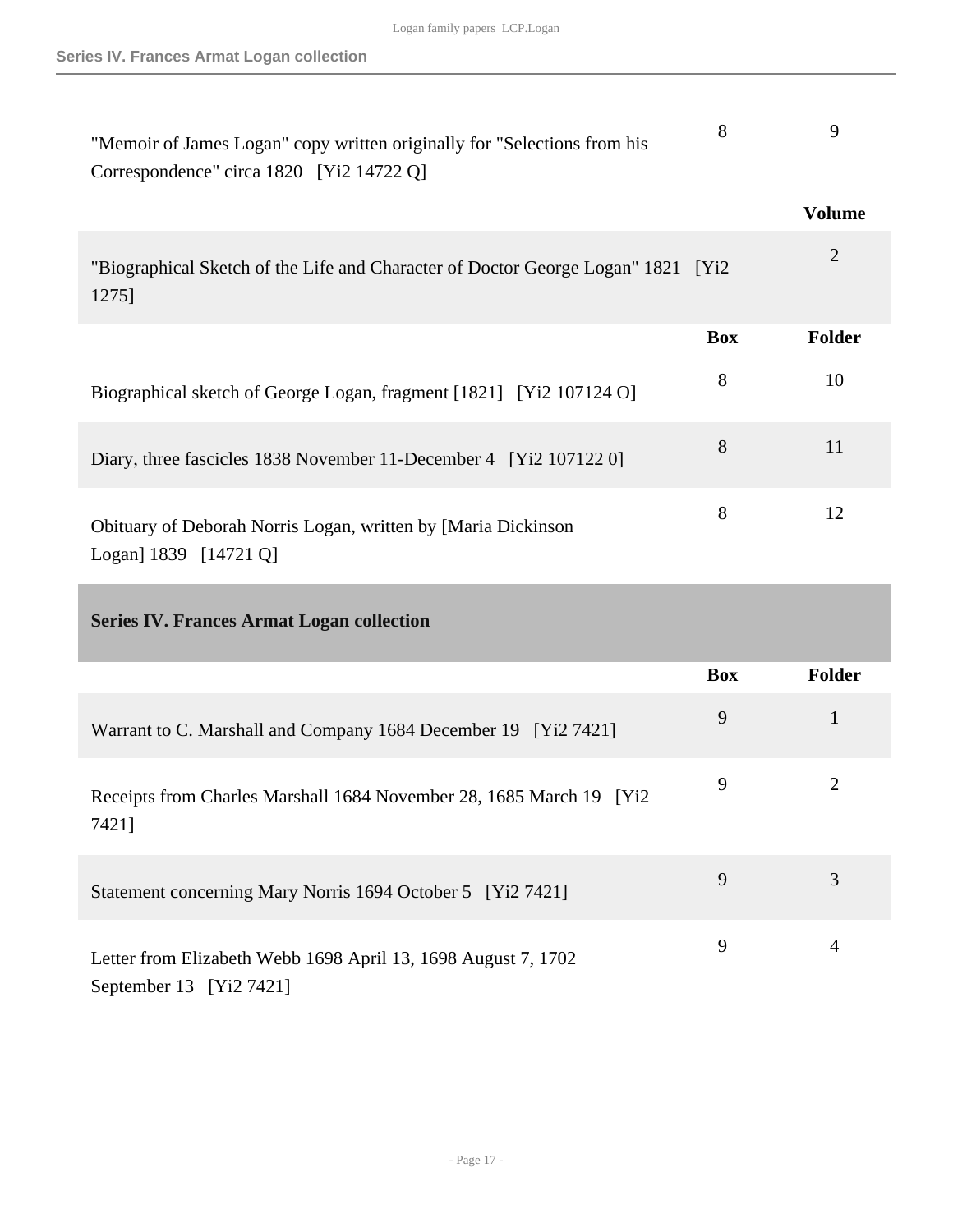| Letter from Captain J. Cook 1709 September 10 [Yi2 7421]                                                                 | 9 | 5      |
|--------------------------------------------------------------------------------------------------------------------------|---|--------|
| Letter from Elizabeth Webb and A.W. Boehm 1712 January 2 [Yi2 7421]                                                      | 9 | 6      |
| Copy of letter written by Elizabeth Webb to her children 1724 June<br>25 [Yi2 7421]                                      | 9 | $\tau$ |
| Wedding announcement of Mary Cadwallader and Samuel Dickinson at<br>the Friends Meeting in Philadelphia 1731 November 28 | 9 | 8      |
| Letters from E. Wright 1730 October 24-1735 April 25 [Yi2 7421]                                                          | 9 | 9      |
| Letter from H. Dickinson 1749 July 31 [Yi2 7421]                                                                         | 9 | 10     |
| Petition by John Baptiste Galerm 1755 [Yi2 7421]                                                                         | 9 | 11     |
| Elegy, written at Sea (to Delia) 1762 August [Yi2 7421]                                                                  | 9 | 12     |
| Death notices of Isaac Norris, Isaac 1735 June 5, 1766 July 17 [Yi2 7421]                                                | 9 | 13     |
| William Logan surgeon's certificate 1771 January 24 [Yi2 7421]                                                           | 9 | 14     |
| Letter from Frances Dodsham 1774 December 27 [Yi2 7421]                                                                  | 9 | 15     |
| Deed by J. Lukens 1775 August 19 [Yi2 7421]                                                                              | 9 | 16     |
| Diary 1775 August 6-September 17 [Yi2 7421]                                                                              | 9 | 17     |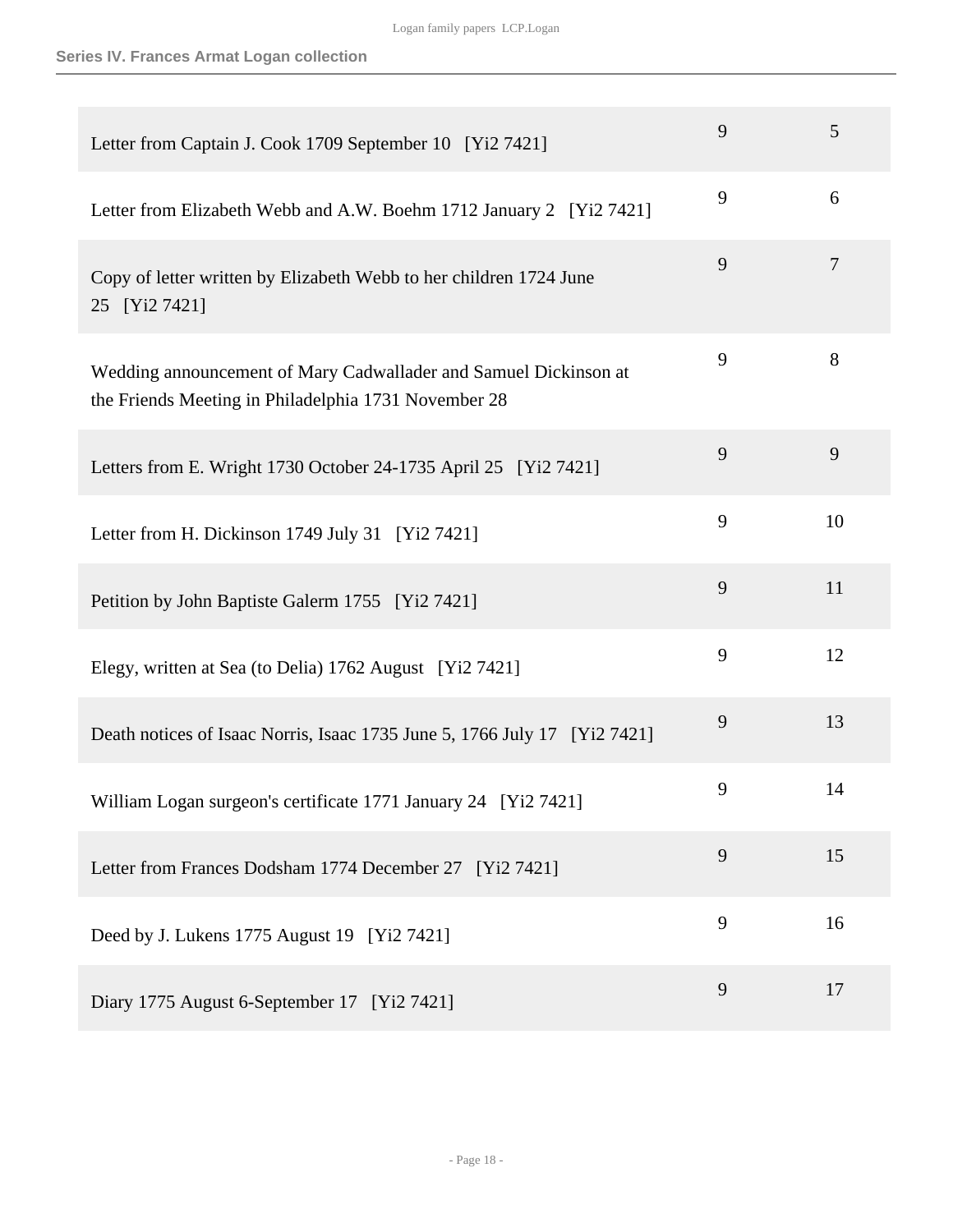| "To the Banished Society of Winchester" meeting 1777 [Yi2 7421]                         | 9 | 18 |
|-----------------------------------------------------------------------------------------|---|----|
| Letter from P. Dickinson 1777 January 22 [Yi2 7421]                                     | 9 | 19 |
| Letter of John Lloyd 1777 May 1 [Yi2 7421]                                              | 9 | 20 |
| Debtor of John Dickinson 1777 March-May 27 [Yi2 7421]                                   | 9 | 21 |
| Indenture for land of Caesar Rodney to John Dickinson 1778 November<br>20-21 [Yi2 7421] | 9 | 22 |
| Letter from M. Dickinson 1779 March 23 [Yi2 7421]                                       | 9 | 23 |
| Death notice for Elizabeth Norris 1779 July 6 [Yi2 7421]                                | 9 | 24 |
| Letter from William Molleston 1781 August 11 [Yi2 7421]                                 | 9 | 25 |
| Letter from S.P. Griffitts 1781 October 1 [Yi2 7421]                                    | 9 | 26 |
| Letter from Thomas Rodney 1785 June 4, 1784 November 13 [Yi2 7421]                      | 9 | 27 |
| Account of Dorcas Lilly 1786 January 25 [Yi2 7421]                                      | 9 | 28 |
| Receipt from the Library Company of Philadelphia 1786 May 9 [Yi2<br>7421]               | 9 | 29 |
| Account of a dream written by John Dickinson 1787 [Yi2 7421]                            | 9 | 30 |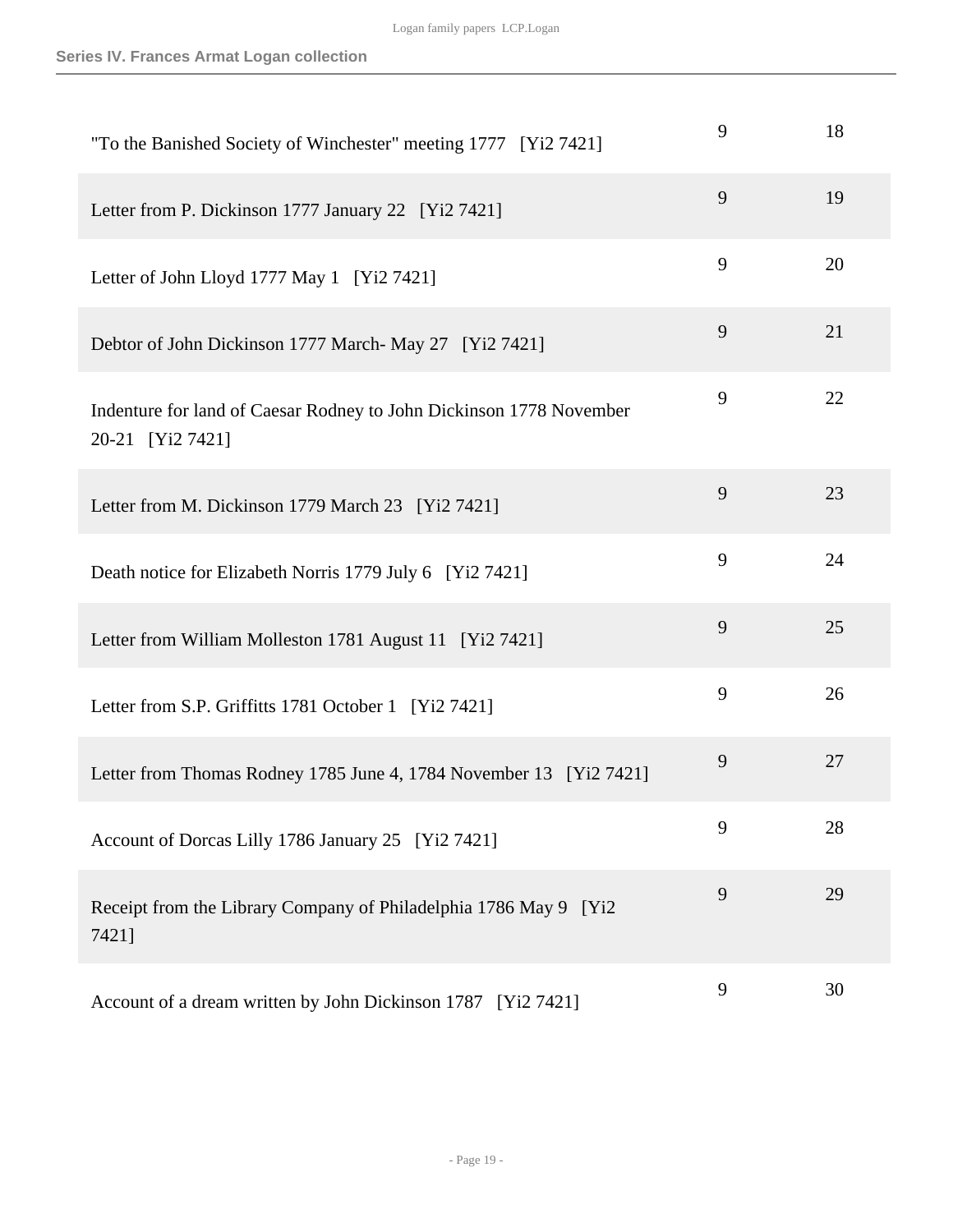| Letter from James Logan, Jr. 1788 October 12 [Yi2 7421]                                     | 9 | 31 |
|---------------------------------------------------------------------------------------------|---|----|
| Letter from Deborah Logan regarding George Logan 1793 April 4 [Yi2<br>7421]                 | 9 | 32 |
| Letter from J. Jenkins to Joseph Norris 1793 April 4 [Yi2 7421]                             | 9 | 33 |
| Yearly Meeting of Women's Friends, London, England 1793 May<br>20 [Yi2 7421]                | 9 | 34 |
| Poem by Rebecca Archie 1795 November [Yi2 7421]                                             | 9 | 35 |
| Memo of Samuel Dickinson's marriage 1798 December 17 [Yi2 7421]                             | 9 | 36 |
| Will of Mary Parker Norris 1799 January 24 [Yi2 7421]                                       | 9 | 37 |
| Letter from [L.] White 1802 February 22 [Yi2 7421]                                          | 9 | 38 |
| Marriage certificate of Jacob Armstrong and Ann Jackson, Ann 1803<br>February 24 [Yi2 7421] | 9 | 39 |
| Letter from Gideon Gardner to George Logan 1806 March 3 [Yi2 7421]                          | 9 | 40 |
| Letter from George W. P. Custis to unidentified Logan 1809 January<br>21 [Yi2 7421]         | 9 | 41 |
| Letter from Samuel Emlen to Sally Norris Dickinson 1809 January<br>21 [Yi2 7421]            | 9 | 42 |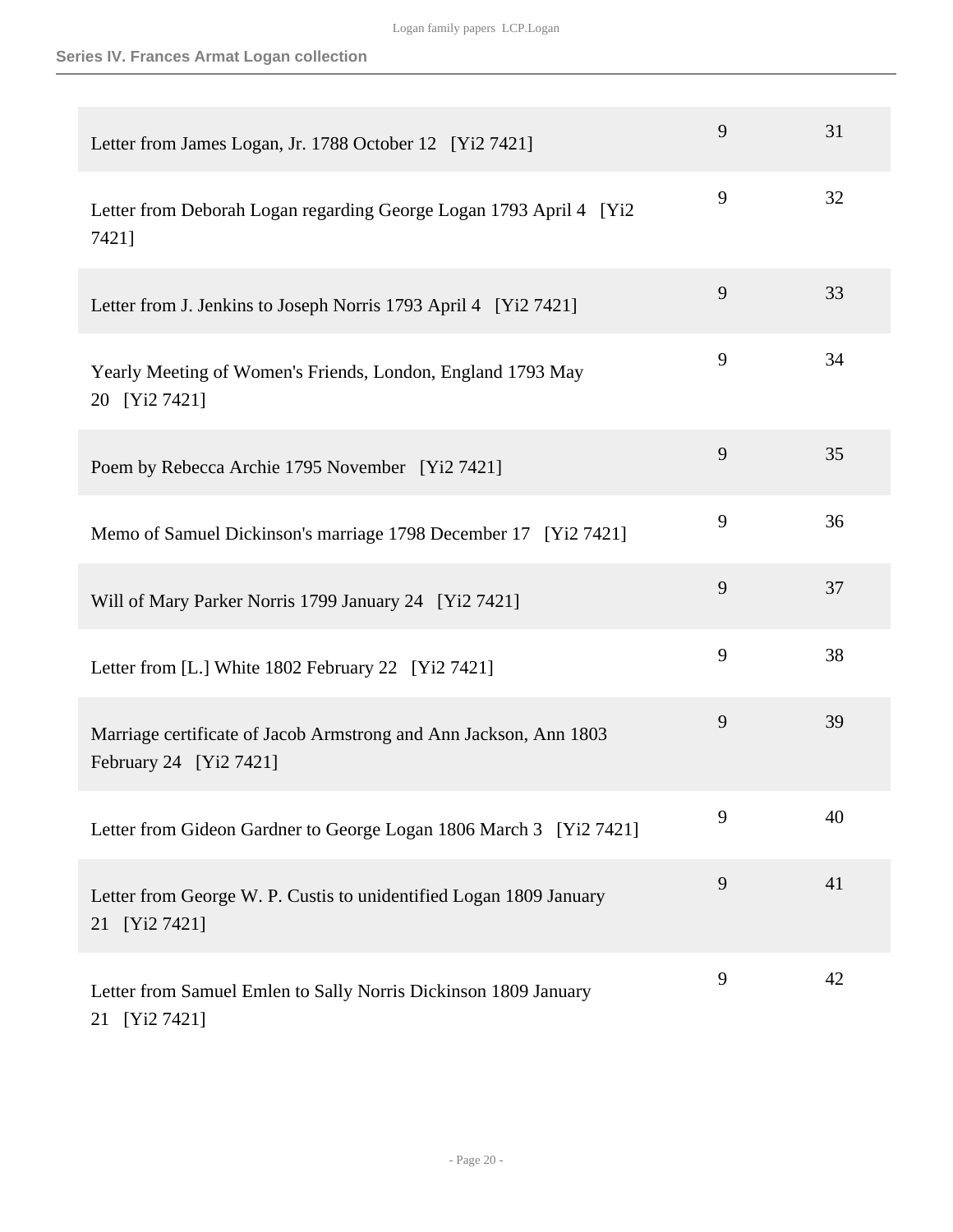| Letter from James Vaux to Sally Norris Dickinson 1808 May 10, 1809<br>August 17 [Yi2 7421]                           | 9 | 43 |
|----------------------------------------------------------------------------------------------------------------------|---|----|
| Testimony of New Garden Monthly Meeting respecting Ruth Anna<br>Lindley 1811 January 10 [Yi2 7421]                   | 9 | 44 |
| Ode to Alexander of Russia 1814 [Yi2 7421]                                                                           | 9 | 45 |
| Letter from Deborah Logan Norris 1814 August 10 [Yi2 7421]                                                           | 9 | 46 |
| Account of Thomas Clarkson, conference with the Emperor of Russia<br>written by George Logan 1816 July 11 [Yi2 7421] | 9 | 47 |
| Letter from Richard M. Smith to Albanus Logan 1816 October 11 [Yi2<br>7421]                                          | 9 | 48 |
| Verses by J. P. 1814-1817 [Yi2 7421]                                                                                 | 9 | 49 |
| Letter from Margaret Hill Smith to George Logan 1820 June 27 [Yi2]<br>7421]                                          | 9 | 50 |
| Letter from John Fanning Watson to Deborah Logan 1827 January 5 [Yi2]<br>7421]                                       | 9 | 51 |
| Letter from Deborah Logan 1827 March 14 [Yi2 7421]                                                                   | 9 | 52 |
| Certificate of lifetime membership to House of Refuge for Sally N.<br>Dickinson 1829 July 4 [Yi2 7421]               | 9 | 53 |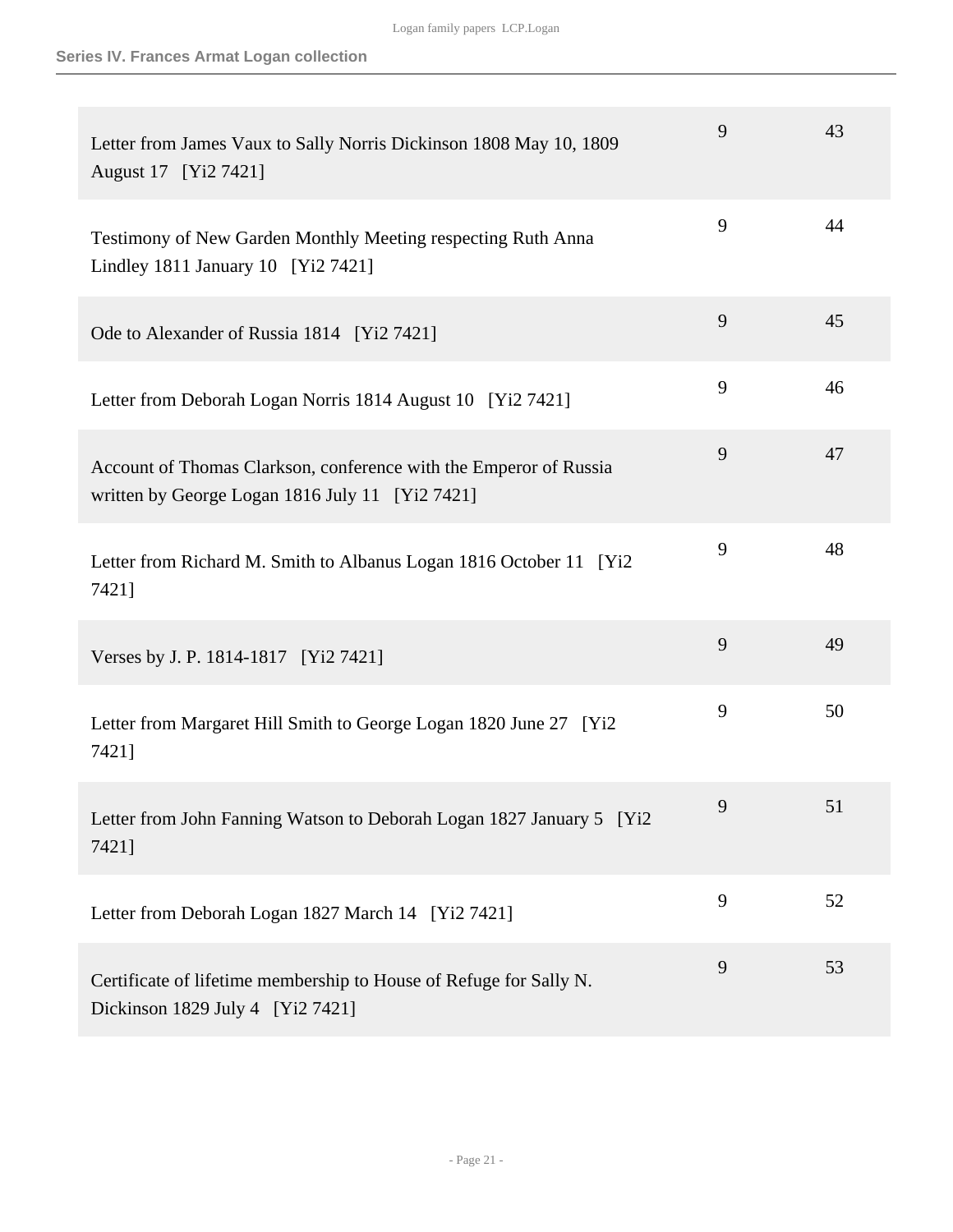| Letter from J. A. Cox to Sally N. Dickinson 1831 August 23 [Yi2 7421]                           | 9 | 54 |
|-------------------------------------------------------------------------------------------------|---|----|
| Letter from Deborah Logan to Maria Logan 1838 August 23 [Yi2 7421]                              | 9 | 55 |
| Letter from Mary Jones 1838 September 25 [Yi2 7421]                                             | 9 | 56 |
| "The Hero of Niagara" poem by Mary Norris Logan 1839 August 3 [Yi2]<br>7421]                    | 9 | 57 |
| "To My Grandfather on his Ninetieth Birthday" poem by S. Parrish 1844<br>February 23 [Yi2 7421] | 9 | 58 |
| Letter from E. [Suerz], to Sally Norris Dickinson 1854 March 13 [Yi2]<br>7421]                  | 9 | 59 |
| Visiting cards and invitations undated [Yi2 7421]                                               | 9 | 60 |
| Letter containing verse from S. Wright to Polly Norris undated [Yi2<br>7421]                    | 9 | 61 |
| Letter from Eliza Priestley to William Logan undated [Yi2 7421]                                 | 9 | 62 |
| Letter from George Logan to Albanus Logan undated [Yi2 7421]                                    | 9 | 63 |
| Letter from Sarah Logan Fisher to Dr. Logan (brother) undated [Yi2<br>7421]                     | 9 | 64 |
| Letter from Deborah Logan undated [Yi2 7421]                                                    | 9 | 65 |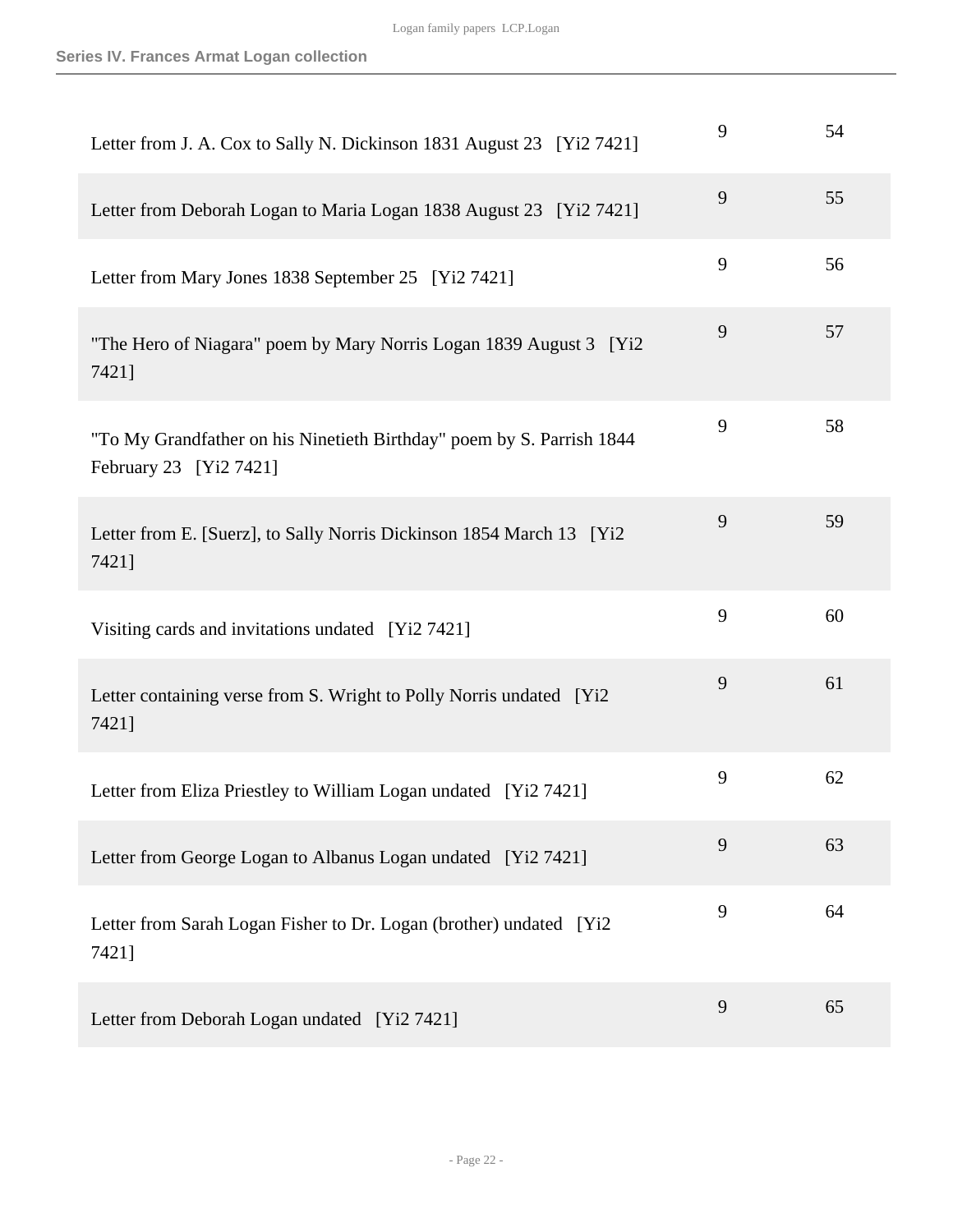<span id="page-22-1"></span><span id="page-22-0"></span>

| Verses by John Boyd undated [Yi2 7421]                                                                            | 9 | 66             |
|-------------------------------------------------------------------------------------------------------------------|---|----------------|
| Autographs of Logan family and Dickinson family undated [Yi2 7421]                                                | 9 | 67             |
| <b>Series V. James Logan papers</b>                                                                               |   |                |
|                                                                                                                   |   | <b>Volume</b>  |
| "A Genealogical Table of the Descendants of James Logan" by James Logan circa<br>1867 [Yi2 5354]                  |   | 3              |
| Commonplace book circa 1730 [Yi2 577 F]                                                                           |   | $\overline{4}$ |
| "Account of land titles belonging to James Logan as kept by himself," by James<br>Logan circa 1730 [Yi2 1417 F]   |   | 5              |
| Series VI. William Logan, Jr. papers                                                                              |   |                |
|                                                                                                                   |   | <b>Volume</b>  |
| "Barton's Material Medica," manuscript copy circa 1769 [Yi2 1617 Q]                                               |   | 6              |
| "Black's Chemistry," William Logan, Jr.'s notes on Joseph Black's chemistry<br>lectures circa $1770$ [Yi2 1603 Q] |   | 7              |
| "Black's Chemistry," William Logan, Jr.'s notes on Joseph Black's chemistry<br>lectures circa 1770 [Yi2 1603 Q]   |   | 8              |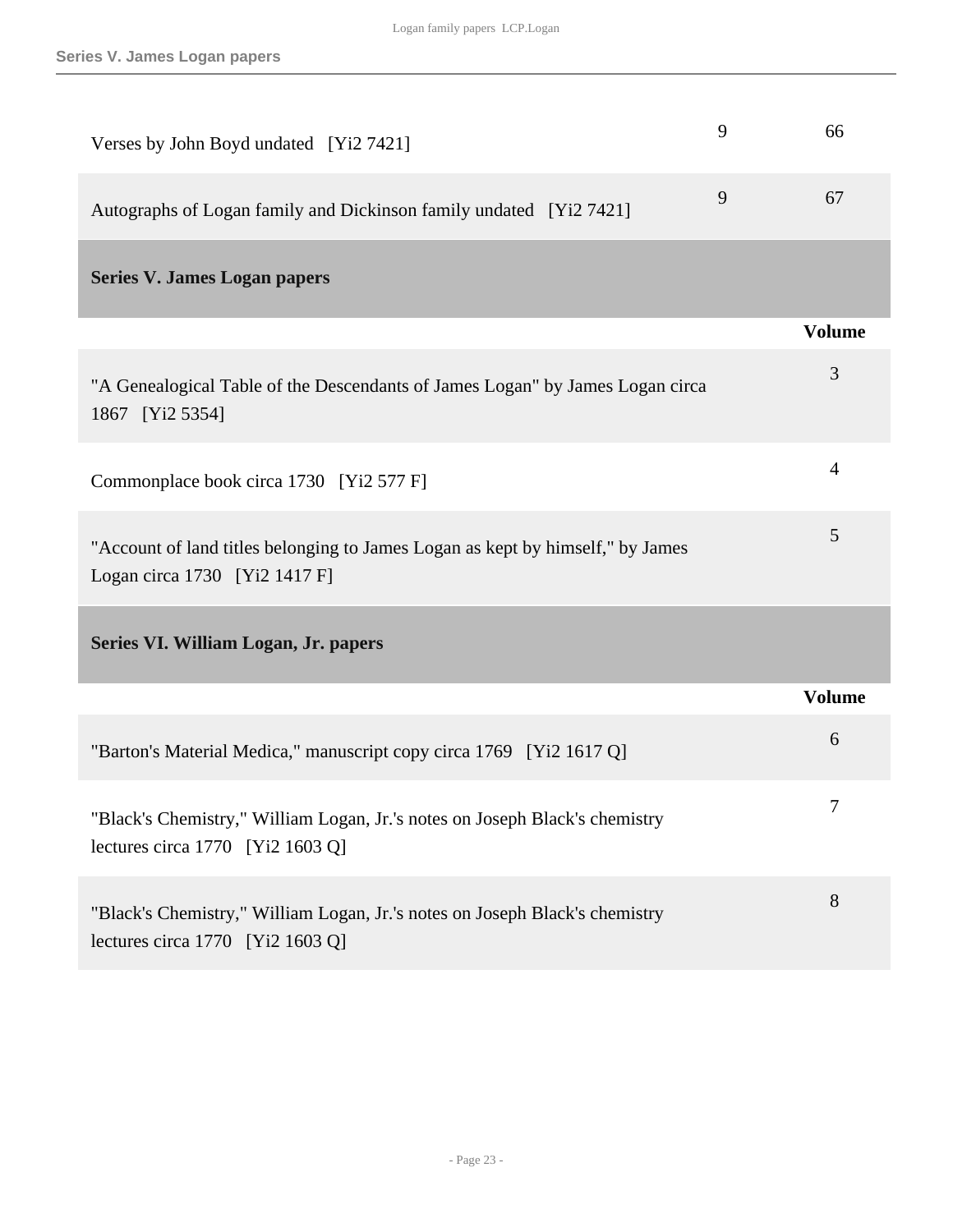| "Black's Chemistry," William Logan, Jr.'s notes on Joseph Black's chemistry<br>lectures circa $1770$ [Yi2 1603 Q]                                                                                       | 9  |
|---------------------------------------------------------------------------------------------------------------------------------------------------------------------------------------------------------|----|
| "Blair's Rhetoric: A Course of Lectures on Rhetoric and Belle's Lettres by Hugh Blair<br>D.D., Volume I" undated $[L-16, v. I 3468 D]$                                                                  | 10 |
| "Blair's Rhetoric: A Course of Lectures on Rhetoric and Belle's Lettres by Hugh Blair<br>D.D., Volume II" undated [L-16, v. II 3468 D]                                                                  | 11 |
| "Boorhave: Commentaria in Librum Suum, C.P.H. Boerhaave commentaris in<br>librum suum de cognoscendis et curandis morbis" by William Logan of Bristol,<br>England 1707-1714 [In 3488 Q]                 | 12 |
| "Boorhave: Praelectiones Chemicae," Praelectiones Chemicae a C. P. Boorhave habita<br>ad dirigendum studij medicina instituta," by William Logan of Bristol, England, Volume<br>I 1710 [Lk4 296 Q Log]  | 13 |
| "Boorhave: Praelectiones Chemicae," Praelectiones Chemicae a C. P. Boorhave habita<br>ad dirigendum studij medicina instituta," by William Logan of Bristol, England, Volume<br>II 1710 [Lk4 296 Q Log] | 14 |
| "Boorhave: Praelectiones Chemicae a C.P.D. boor have habita de actionibus<br>medicamentorum;" by William Logan of Bristol, England 1710 November 10<br>[In2 289]<br>Q Log]                              | 15 |
| Cullen, William: Lectures on medicine and notes on Dr. Joseph Black's lectures on<br>chemistry 1760 [In3 3478 D]                                                                                        | 16 |
| "Cullen's Chemistry Lectures" 1763 October 21-1764 March 23 [Yi2 1605 Q]                                                                                                                                | 17 |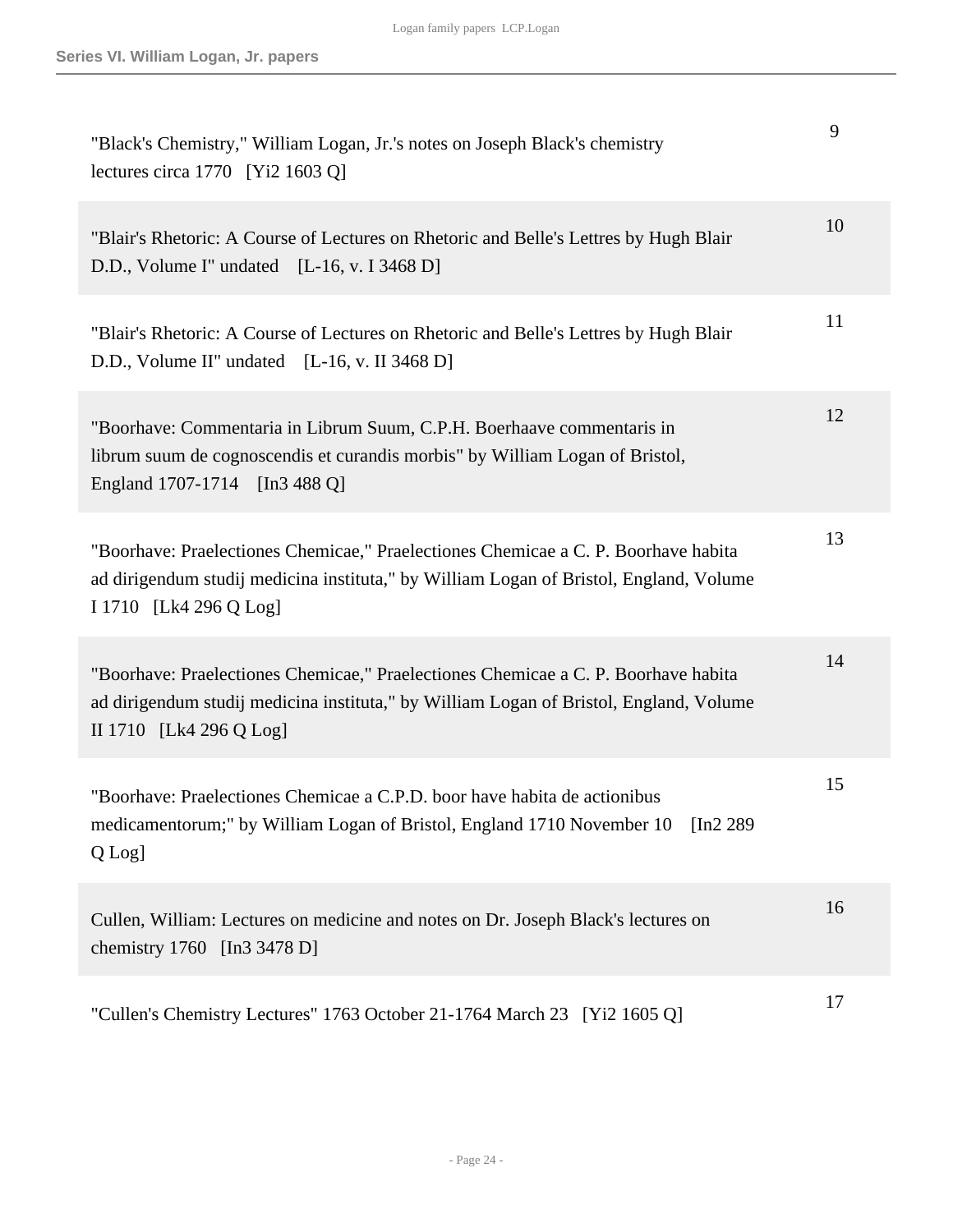| Cullen, William: "Pathologia Culloni: Pathology Delivered by Dr. Cullen, Volume<br>I" 1766                           | 18 |
|----------------------------------------------------------------------------------------------------------------------|----|
| Cullen, William: "Pathologia Culloni: Pathology Delivered by Dr. Cullen, Volume<br>II" 1767                          | 19 |
| "Cullen's Phisiology: Introduction to Doctor Cullen's Phisiological Lectures, Volume<br>I" 1769 [In1 1606 Q Logan]   | 20 |
| "Cullen's Phisiology: Introduction to Doctor Cullen's Phisiological Lectures, Volume<br>II" 1769 [In1 1606 Q Logan]  | 21 |
| "Cullen's Phisiology: Introduction to Doctor Cullen's Phisiological Lectures, Volume<br>III" 1769 [In1 1606 Q Logan] | 22 |
| "Cullen's Phisiology: Introduction to Doctor Cullen's Phisiological Lectures, Volume<br>IV" 1769 [In1 1606 Q Logan]  | 23 |
| "William Cullen Clinical Lectures," manuscript notes of lectures delivered at<br>Canongate 1770 [In3 3284 D]         | 24 |
| "Duncan's Therapeutical Lectures" 1770 [In3 3383 D Log]                                                              | 25 |
| "Gregory Lecture: Course of Lectures on Physic by John Gregory, MD., Volume<br>I" 1768 [In3 1608 Q Log]              | 26 |
| "Gregory Lecture: Course of Lectures on Physic by John Gregory, MD., Volume<br>II" 1768 [In3 1608 Q Log]             | 27 |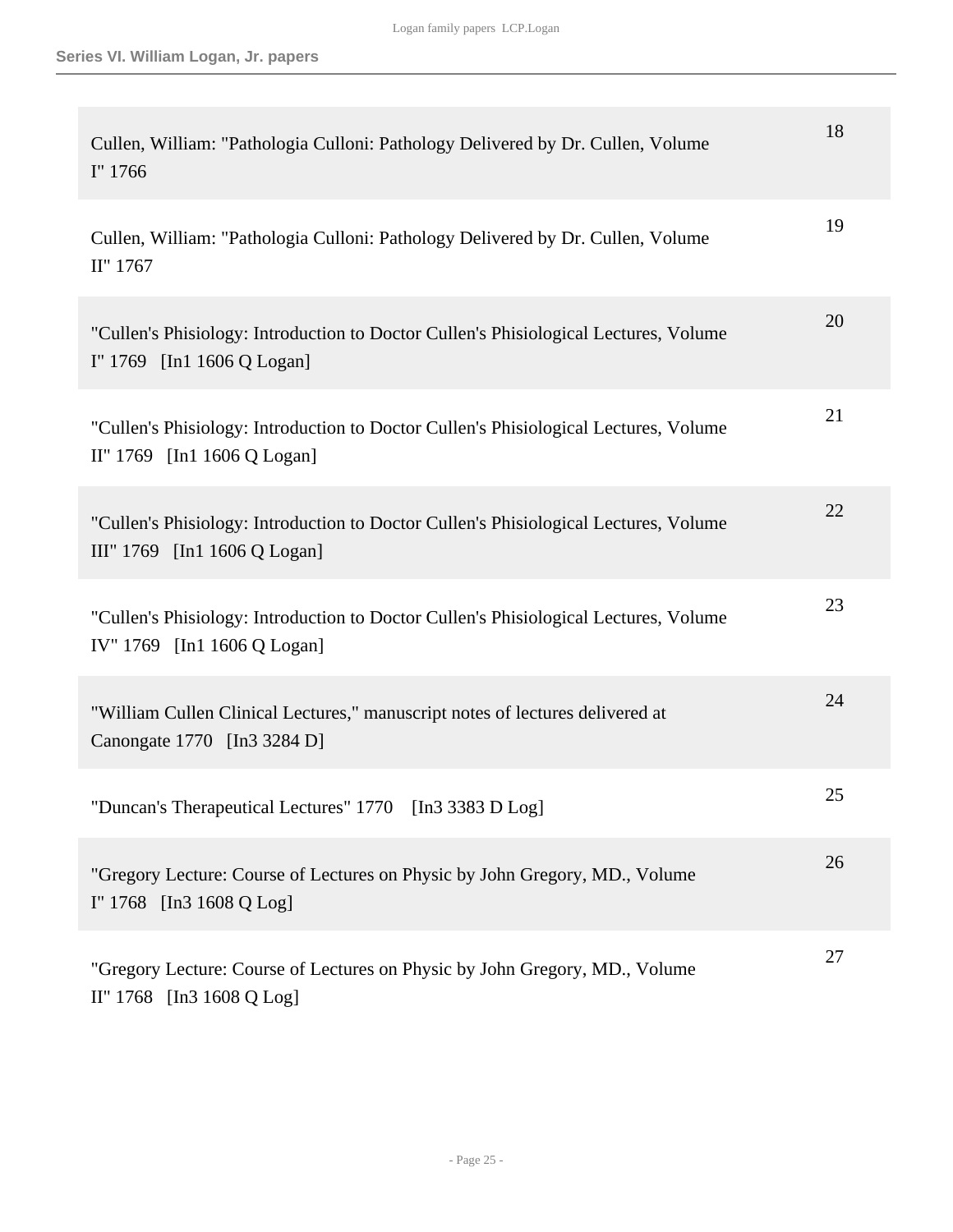| "Gregory Lecture: Course of Lectures on Physic by John Gregory, MD., Volume<br>III" 1768 [In3 1608 Q Log]                                                                               |            | 28            |
|-----------------------------------------------------------------------------------------------------------------------------------------------------------------------------------------|------------|---------------|
| "Gregory Lecture: Course of Lectures on Physic by John Gregory, MD., Volume<br>IV" 1768 [In3 1608 Q Log]                                                                                |            | 29            |
| "Gregory's Practice, Volume I" circa 1769 [In3 1609 Q]                                                                                                                                  |            | 30            |
| "Gregory's Practice, Volume II" circa 1769 [In3 1609 Q]                                                                                                                                 |            | 31            |
| "Gregory's Physiology Institutions of Medicine; Lectures on Botany" circa 1769                                                                                                          |            | 32            |
| "Gregory's Clinical Lectures" circa 1770 [In3 3466 D Log]                                                                                                                               |            | 33            |
| Home, Francis: "Clinical Lectures and Medical Cases" 1769 [In3 1613 Q Log]                                                                                                              |            | 34            |
|                                                                                                                                                                                         | <b>Box</b> | Folder        |
| [Leyoelt?, Gabriell P.] "Speeches in the House of Commons" 1640 [Yi2]<br>613 Q                                                                                                          | 9          | 68            |
|                                                                                                                                                                                         |            | <b>Volume</b> |
| Logan, William, Jr.: "French observations on making Indico at Cape-Francois also<br>Thomas Mellichamps method of making Flora Indico in South Carolina," manuscript<br>notes circa 1757 |            | 35            |
| Logan, William Jr.: "Clinical lectures attempted after the manner of Doctor Cullen,<br>Professor of Phisiology" 1768 [In3 1612 Q]                                                       |            | 36            |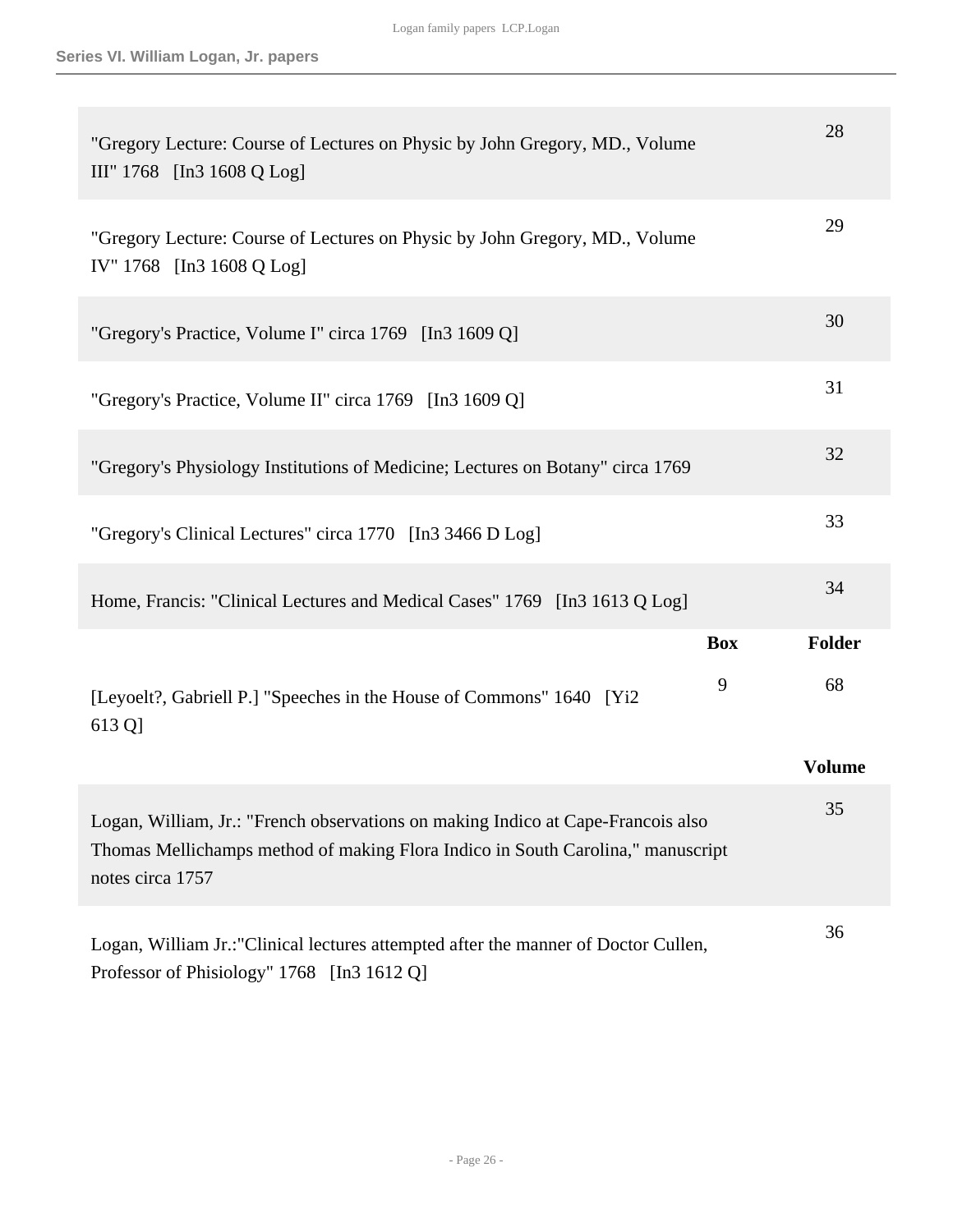| Logan, William Jr.: "Chemical Lectures: Lectures on Chemistry Attempted After the<br>Manner of the Learned and Truly Ingenious Doctor Black, Professor of Chemistry in the<br>University of Edinburg, Volume I" 1768 November 7 [Yi2 1607 Q]  | 37 |
|-----------------------------------------------------------------------------------------------------------------------------------------------------------------------------------------------------------------------------------------------|----|
| Logan, William Jr.: "Chemical Lectures: Lectures on Chemistry Attempted After the<br>Manner of the Learned and Truly Ingenious Doctor Black, Professor of Chemistry in the<br>University of Edinburg, Volume II" 1769 November 7 [Yi2 1607 Q] | 38 |
| Logan, William, Jr. "Infirmary Clinical Cases 1769," manuscript notes 1769 [In3 1615 Q]<br>Log]                                                                                                                                               | 39 |
| Logan, William, Jr.: "Medical and Philosophical Papers read before the Physico: Medical<br>Society of Edinburgh" 1769 [In3 3320 D]                                                                                                            | 40 |
| Logan, William, Jr.: Medical observations and notes circa 1769                                                                                                                                                                                | 41 |
| Logan, William, Jr.: "Materia Medica," manuscript notes circa 1769 [In 1501 F]                                                                                                                                                                | 42 |
| Logan, William, Jr.: "Practice of Medicines," manuscript notes circa 1769 [In3 1502 F]                                                                                                                                                        | 43 |
| Logan, William, Jr.: Medical practice cases circa 1770                                                                                                                                                                                        | 44 |
| Logan, William, Jr.: "De Fermentation," student notes circa 1770                                                                                                                                                                              | 45 |
| Logan, William, Jr.: "Breviuscula Synopsis Neumatogiae" circa 1770 [Yi2 No. 702]                                                                                                                                                              | 46 |
| Logan, William, Jr.: "Commentarius in Aristotelis Philosphiam" circa 1770 [Yi2 No.<br>997 Q]                                                                                                                                                  | 47 |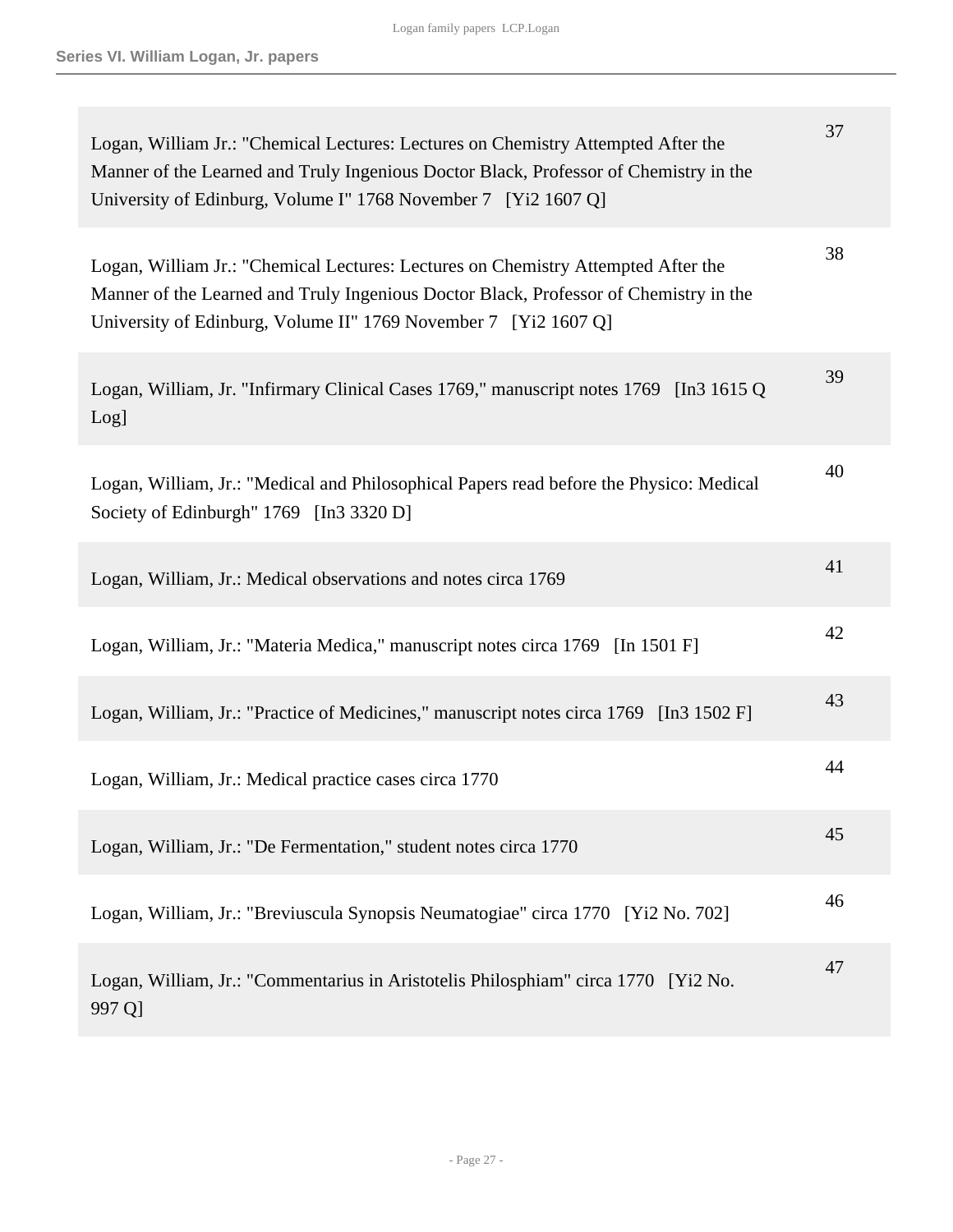| Logan, William, Jr.: "Commentarius in Aristotelem" circa 1770 [Yi2 No. 998 Q]                                                                | 48            |
|----------------------------------------------------------------------------------------------------------------------------------------------|---------------|
| Logan, William, Jr.: "Breviae in Universa Philosphiam" circa 1770 [Yi2 No. 999 Q]                                                            | 49            |
| Logan, William, Jr.: "Commentarius in Aristotelis Physican, Volume I" circa 1770 [Yi2]<br>No. 1000 Q]                                        | 50            |
| Logan, William, Jr.: "Commentarius in Aristotelis Physican, Volume II" circa 1770 [Yi2]<br>No. 1000 Q]                                       | 51            |
| Logan, William, Jr.: "Commentarius in Aristotelis Physican, Volume III" circa<br>1770 [Yi2 No. 1000 Q]                                       | 52            |
| Logan, William, Jr.: "Arnold of Brescia, Rienzi Savonaro la, Ximenes, Fra Paolo," quotes<br>and biographical memoirs circa 1770 [Yi2 1391 Q] | 53            |
| <b>Box</b>                                                                                                                                   | <b>Folder</b> |
| 9<br>[Logan, William, Jr.?]: "An Ironical Panegyrick on Drunkenness" 18th<br>century [Log 918 Q 5]                                           | 69            |
|                                                                                                                                              | <b>Volume</b> |
| "Monro, Alexander: Lectures on Anatomy, Volume I" circa 1770 [In1 1604 Q]                                                                    | 54            |
| "Monro, Alexander: Lectures on Anatomy, Volume II" circa 1770 [In1 1604 Q]                                                                   | 55            |
| "Monro, Alexander: Lectures on Anatomy, Volume III" circa 1770 [In1 1604 Q]                                                                  | 56            |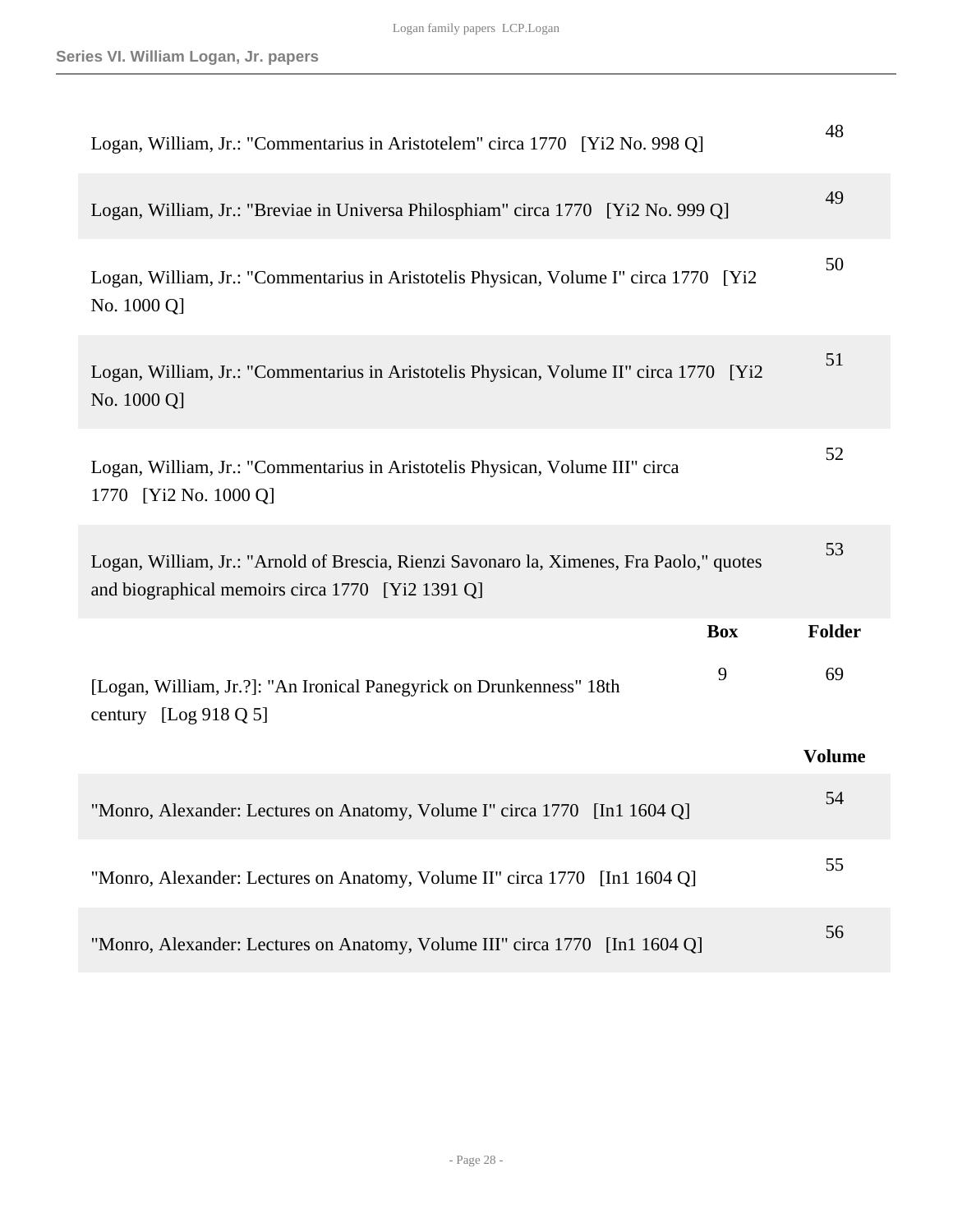**Series VII. William Logan Fox collection of papers relating to the Library...**

<span id="page-28-0"></span>

| "Monro, Alexander: Lectures on Surgery and the Practice of Medicine, Volume<br>$I''$ 1768 [In3 1610 Q]                               |            | 57     |
|--------------------------------------------------------------------------------------------------------------------------------------|------------|--------|
| "Monro, Alexander: Lectures on Surgery and the Practice of Medicine, Volume<br>$II''$ 1768 [In 3 1610 Q]                             |            | 58     |
| "Monro, Alexander: Lectures on Surgery and the Practice of Medicine, Volume<br>II" 1768 [In3 1610 Q]                                 |            | 59     |
| "Monro, Alexander: Lectures on Surgery and the Practice of Medicine, Volume<br>IV" 1768 [In3 1610 Q]                                 |            | 60     |
| Young, Thomas: "History of Fevers," manuscript notes taken by William Logan, Jr. at<br>lecture by Thomas Young 1768 [In5 1614 D Log] |            | 61     |
| "Young's Midwifery," manuscript notes taken by William Logan, Jr. at lecture by Thomas<br>Young 1769 [In4 1616 Q Log]                |            | 62     |
| Series VII. William Logan Fox collection of papers relating to the Library Company of<br>Philadelphia v. William Logan Estate        |            |        |
|                                                                                                                                      | <b>Box</b> | Folder |
| Letter from Thomas Fisher to Library Company of Philadelphia 1794 June<br>2 [Yi2 1438 F 1]                                           | 10         | 1      |
| Letter from Thomas Fisher to Library Company of Philadelphia 1794 June<br>2 [Yi2 1438 F 2]                                           | 10         | 2      |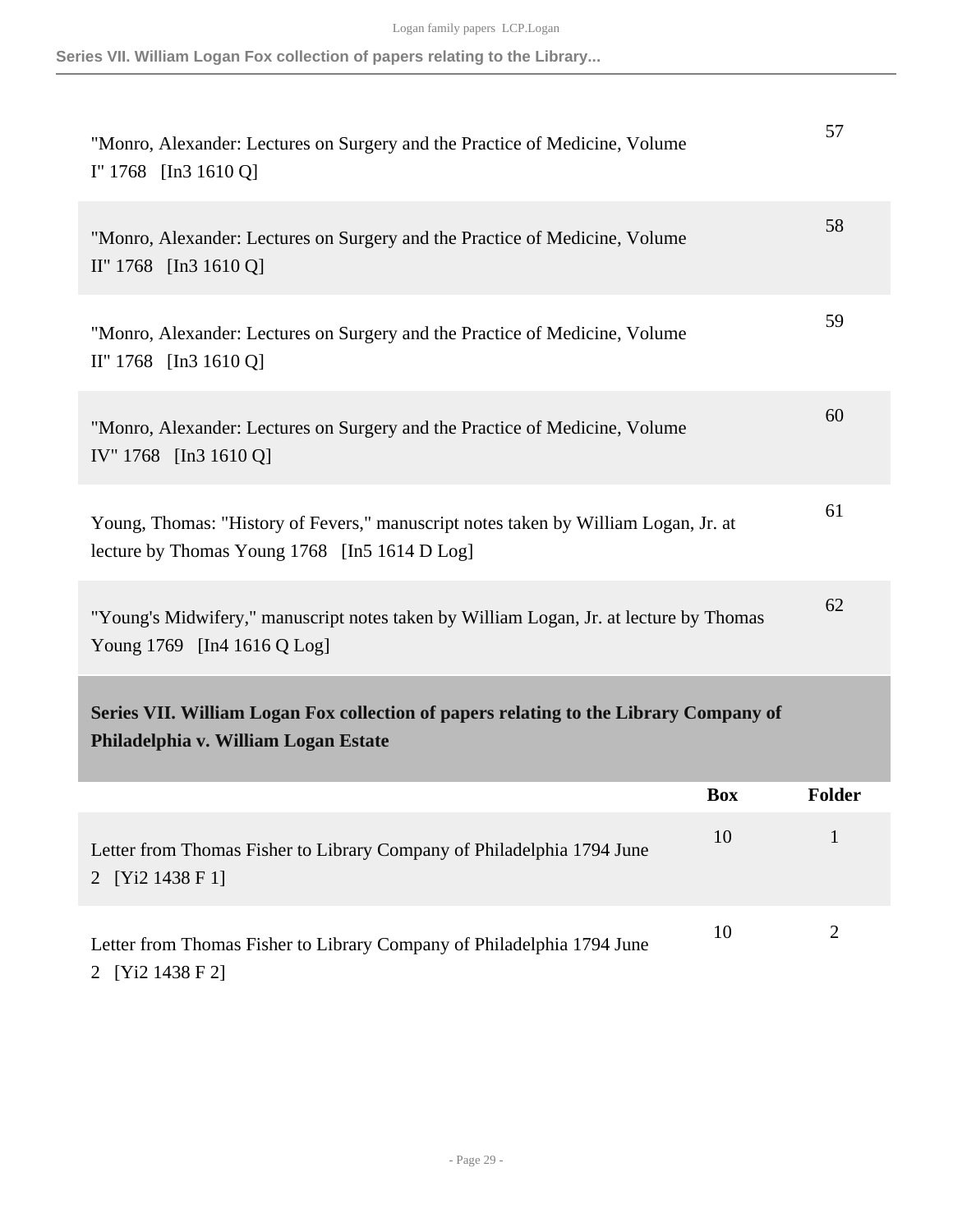**Series VII. William Logan Fox collection of papers relating to the Library...**

| Accounts of Library Company with William Logan 1753-1759 [Yi2 1438]<br>F3                                   | 10 | 3  |
|-------------------------------------------------------------------------------------------------------------|----|----|
| Sundry tenants accounts on the Loganian Library lands in Solebury, Bucks<br>County 1753-1760 [Yi2 1438 F 4] | 10 | 4  |
| Accounts of William Logan of the Loganian Library 1760-1778 [Yi2]<br>1438 F 5]                              | 10 | 5  |
| Edward Tilghman and William Lewis opinion on deed 1795 August<br>10 [Yi2 1438 F 6]                          | 10 | 6  |
| Letter regarding deed from Thomas Fisher 1795 January 8 [Yi2 1438 F 7]                                      | 10 | 7  |
| Committee of the Trustees of the Loganian Library 1796 April 28 [Yi2]<br>1438 F 81                          | 10 | 8  |
| Trustees of the Loganian Library 1796 April 15 [Yi2 1438 F 9]                                               | 10 | 9  |
| Library Company of Philadelphia in Trust for the Loganian Library 1796<br>June [Yi2 1438 F 10]              | 10 | 10 |
| Library Company of Philadelphia in Trust for the Loganian Library 1796<br>August 30 [Yi2 1438 F 11]         | 10 | 11 |
| Committee of the Trustees of the Loganian Library 1796 September [Yi2<br>1438 F 12]                         | 10 | 12 |